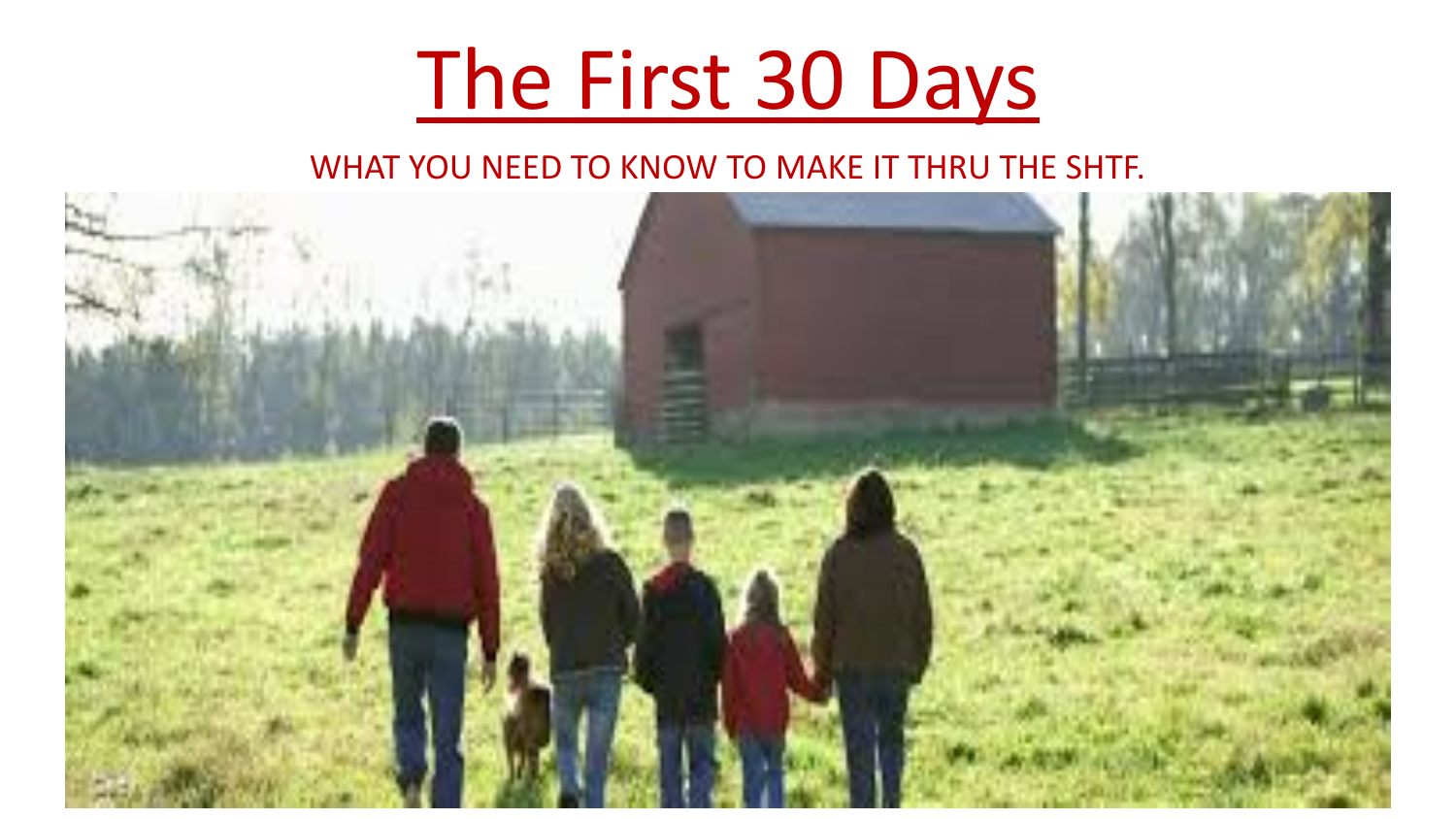

- INTRODUCTION- WHO AM I?
- SUSPENSION OF DISBELIEF
- WEEK ONE- WHAT THE HELL JUST HAPPENED?
- WEEK TWO- "IM COMING TO YOUR HOUSE..."
- WEEK THREE- "THERE'S HARD TIMES AHEAD..."
- WEEK FOUR- NOW THE REAL WORK STARTS.
- WHERE DO YOU GO TO FROM HERE?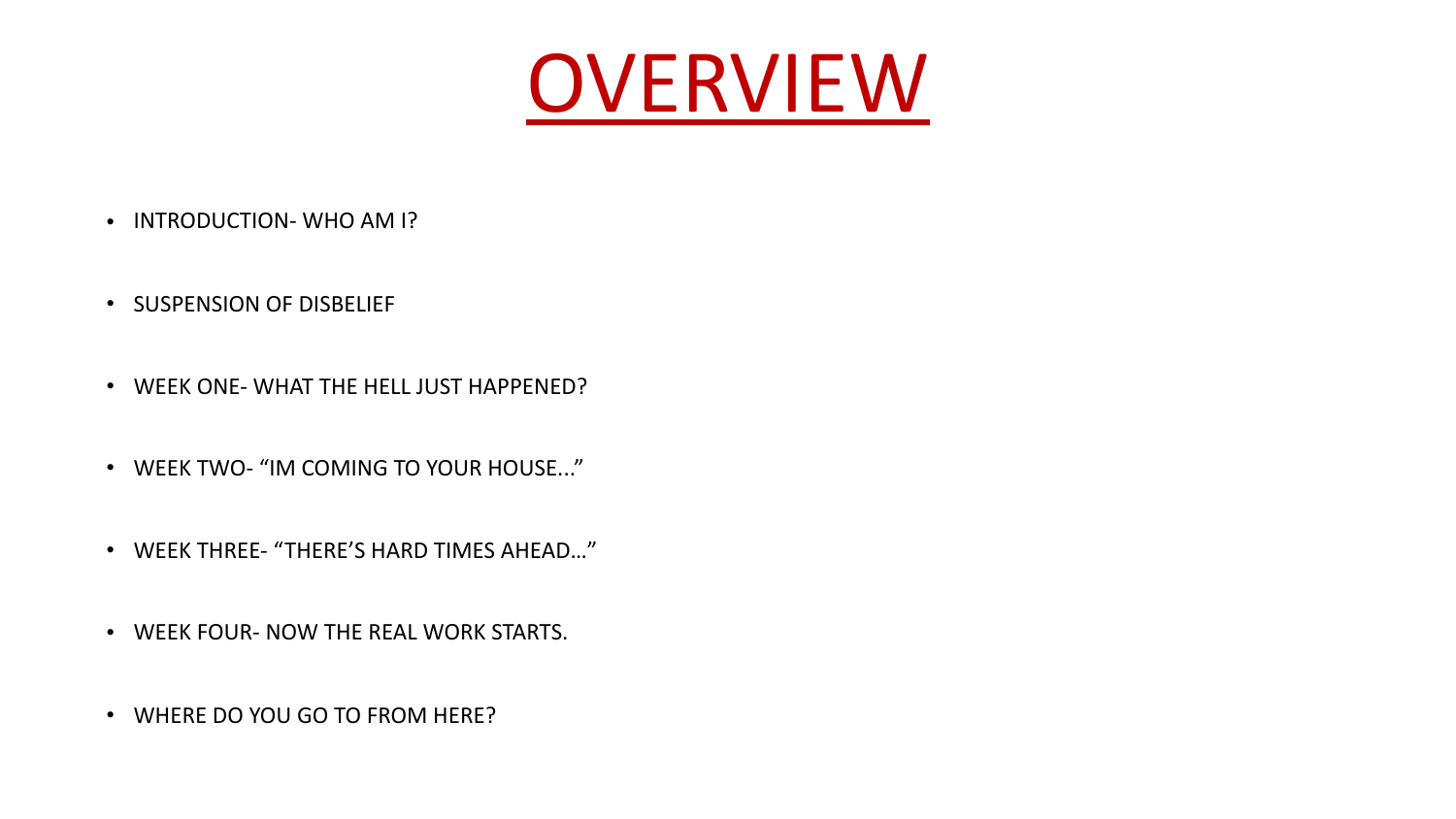# INTRODUCTION

#### WHO AM  $\mathsf{I}$ ?

- FAMILY MAN- MARRIED WITH 7 CHILDREN (yes....7....I know...)
- CAREER MILITARY FORMER MARINE, NOW ARMY (27+ YRS)
- PRIVATE SECURITY CONTRACTOR- 2003-2008
- PREPPER- LIFETIME
- IM GOING TO TALK ABOUT "A WAY"...NOT "THE" WAY.
- LIFE EXPERIENCES, WHATS A "SME", REAL VS FAKE. SELCO BEGOVIC
- Bosnia/Croatia, Somalia, Mt Pinatubo Eruption-ROP, LA Rodney King Riots, NOLA Hurricane Katrina, Berkley Ca USMC Recruiters Code Pink, World Cant Wait, Ferguson Mo Michael Brown Riots, Louisville Ky Breanna Taylor Riots, Venezuela, Minneapolis Mn George Floyd Riots, Kenosha Wi Riots, OIF/OEF x7 tours

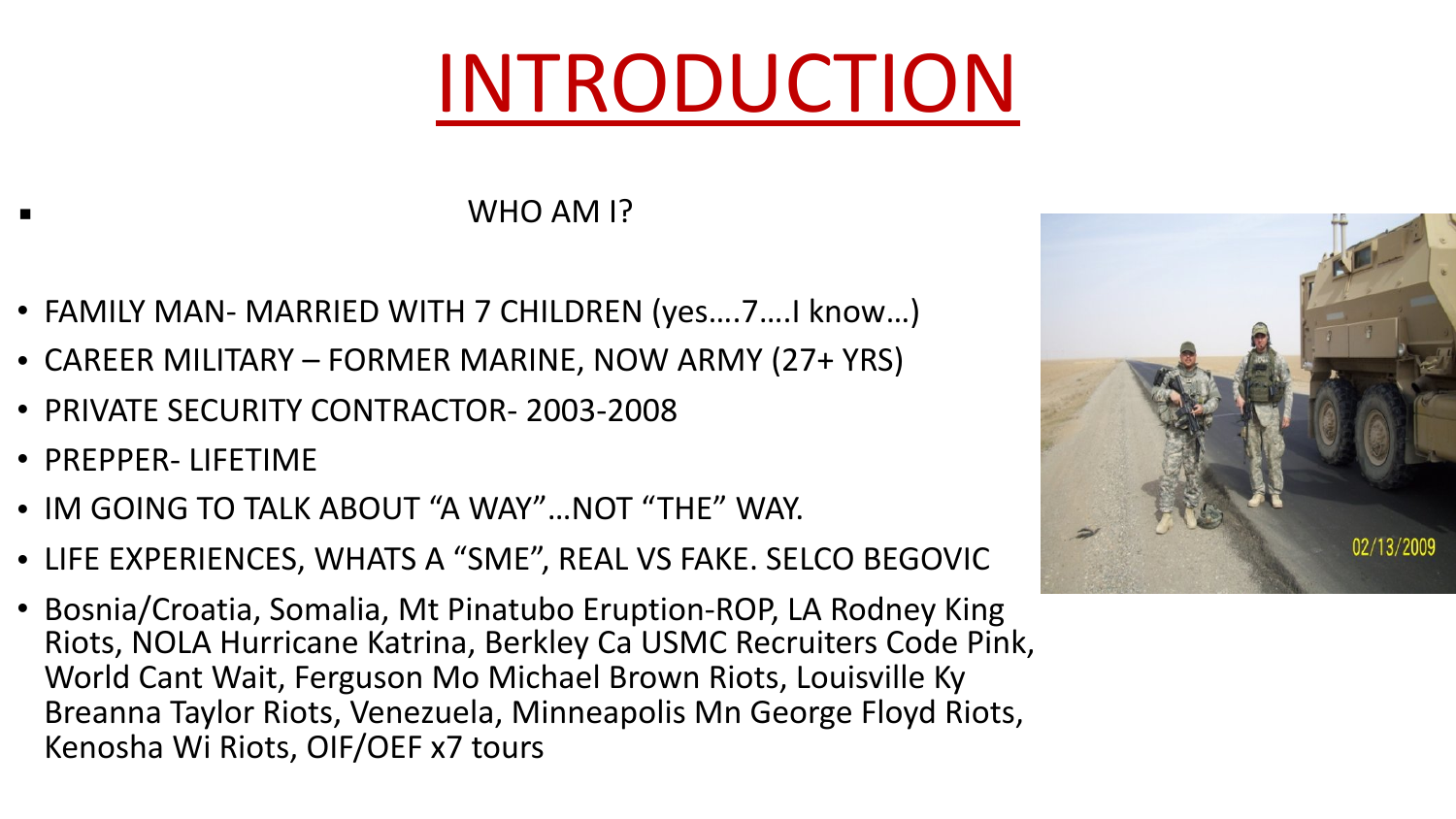

## ▪ WHAT IS THE EVENT THAT STARTS IT ALL?

- I. 9/11 TWIN TOWERS
- II. Civil Unrest
- III. Natural Disaster
- IV. Governmental Upheaval
- V. Pandemic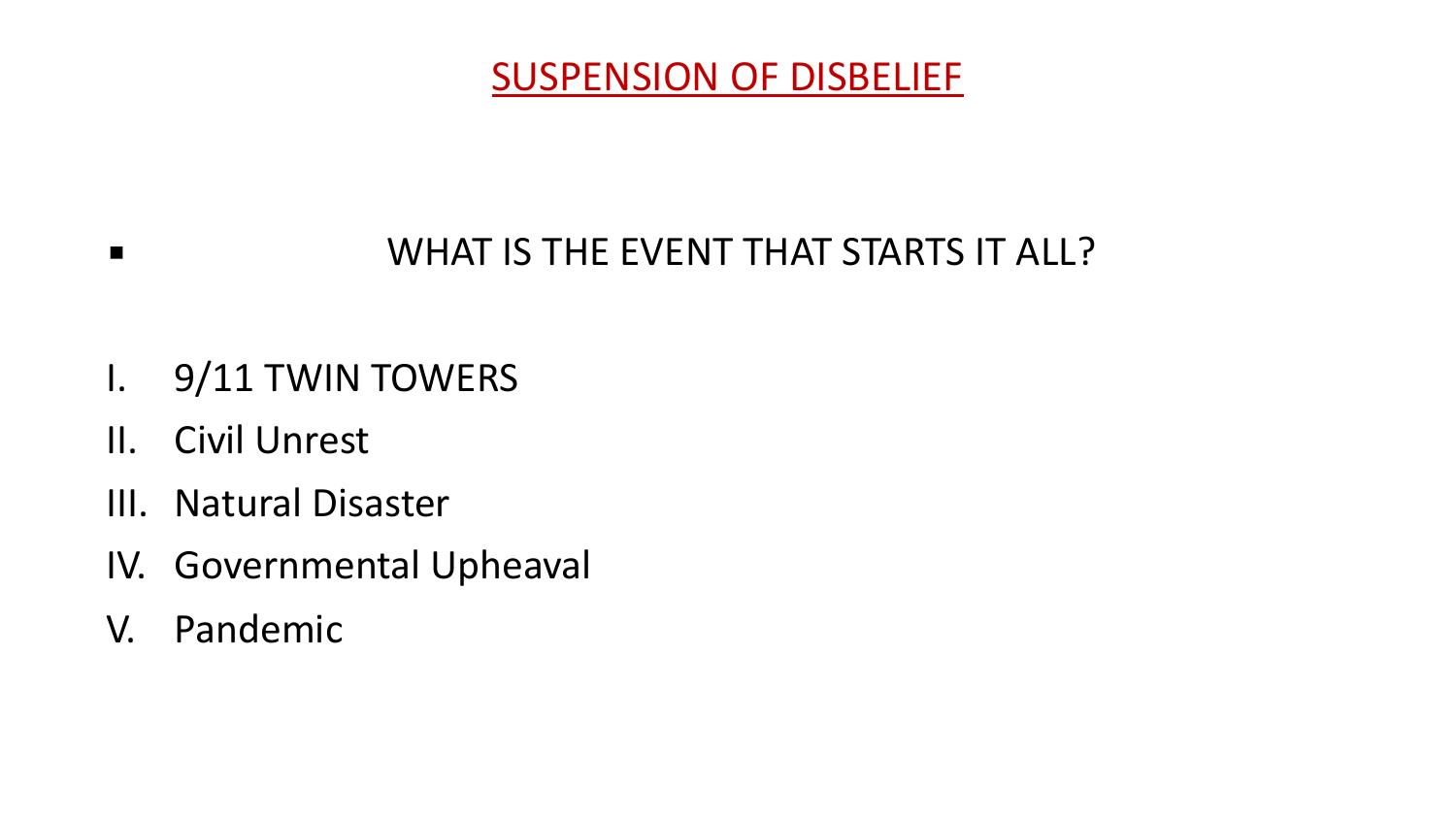

## WHAT IS THE EVENT THAT STARTS IT ALL?

• 9/11 TWIN TOWERS- Remember that feeling, when the first plane hit the Twin Towers, we all had that feeling of dread, that was confirmed once we all watched the second plane hit the Twin Towers?

• Civil Unrest- LA Rodney King Riots, Ferguson Mo, Michael Brown Riots, Portland Oregon Riots, Louisville Ky Breanna Taylor Riots, CHAZ Zone, Minneapolis, Kenosha, Minneapolis (again) Where does it all end?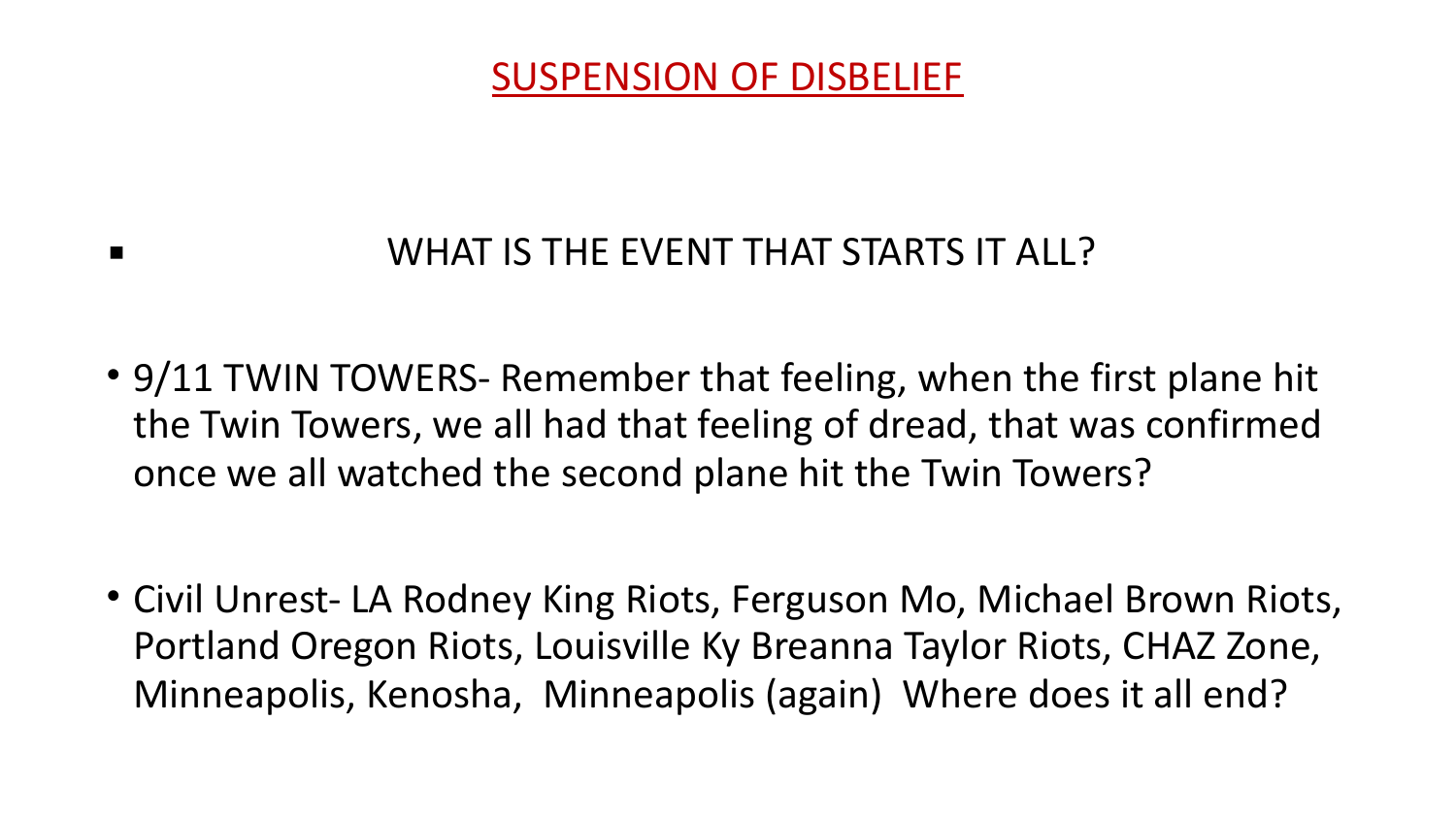# SUSPENSION OF DISBELIEF

- Natural Disasters- New Orleans LA, Hurricane Katrina showed us the first flaw in governmental disaster response. Lessons learned enabled government agencies to refine their response plans, but at the cost of tens of millions of taxpayers dollars wasted on an ill-fitted response.
- "I'd drive... but I aint got no gas...."
- Government Upheaval- January 6<sup>th</sup> 2021. Thousands of American Citizens protested in Washington DC, descending on the US Capital Building, entering it and causing damage to building and interrupting the certification of the ballots cast.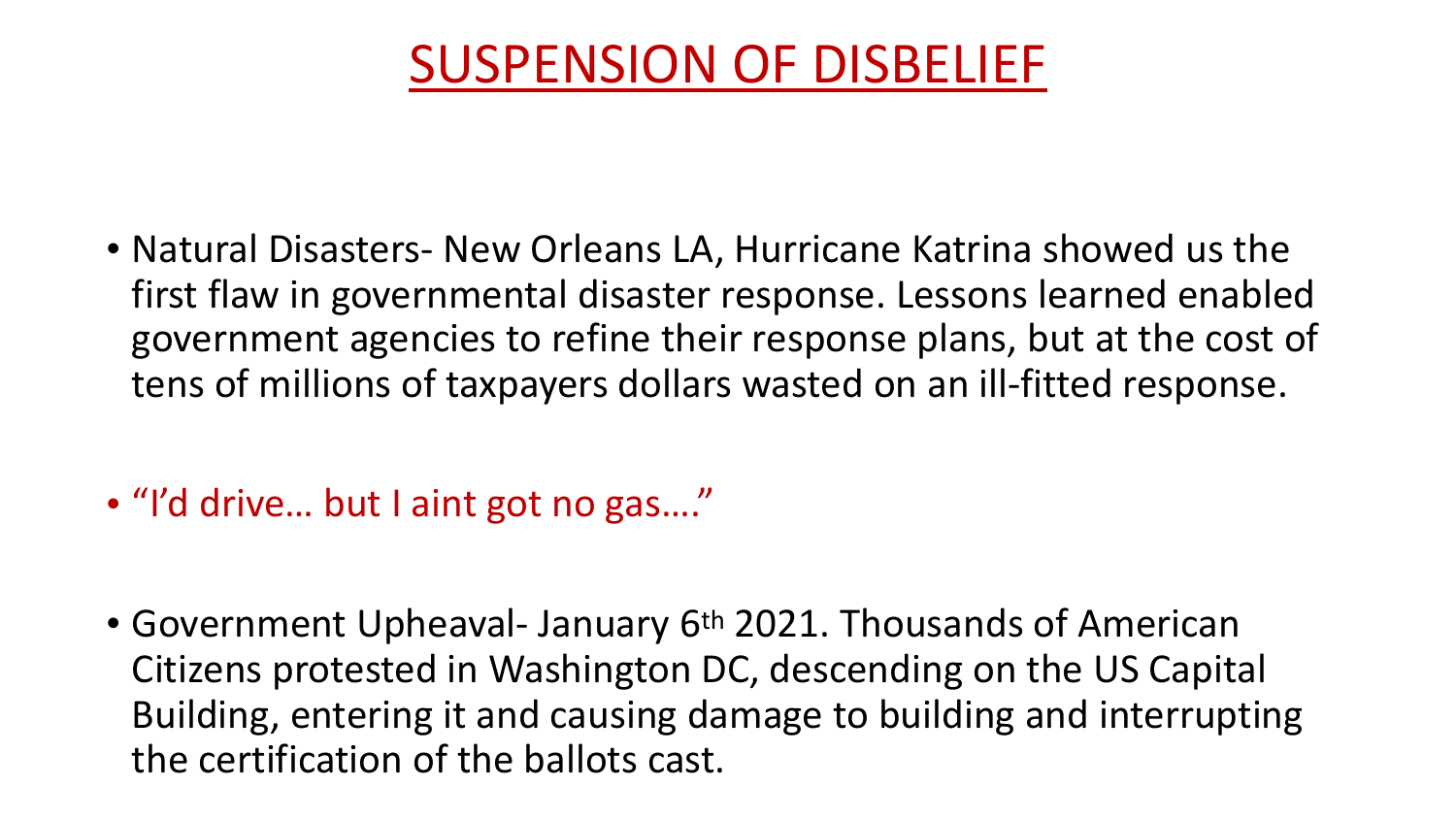# SUSPENSION OF DISBELIEF

- COVD-19 Virus- Mask Mandates, Social Distancing, Mandatory Quarantines, Forced Vaccinations, USDOD Vax Policy
- Suspension of Disbelief- The intentional avoidance of critical thinking or logic in examining something unreal or impossible in reality- to allow oneself to believe that something is true even though it seems impossible. (websters)
- Ask yourself... looking back 10-15 years, If I told you about any of the events I've discussed would be happening in the near future, would it have seemed plausible or would you have written me off?
- Understand that what's happening around you dictates your level of response. You alone must make that decision, be decisive, once you make the decision, don't look back, commit and act.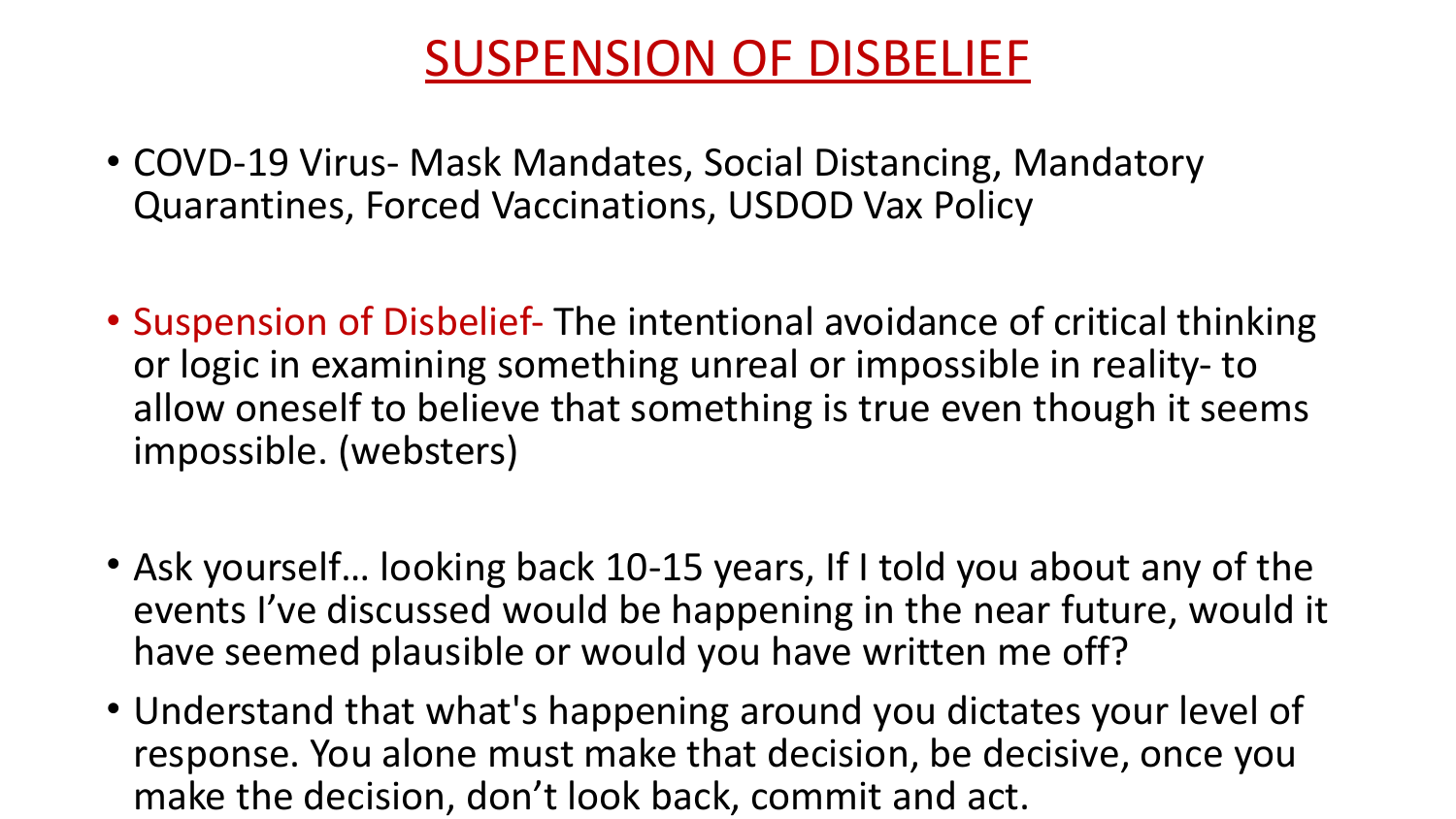

• An event has just occurred that has created a societal shift from your status quo, to requiring a response to ensure the safety, security and sustainability of you, your family, and your lifestyle.

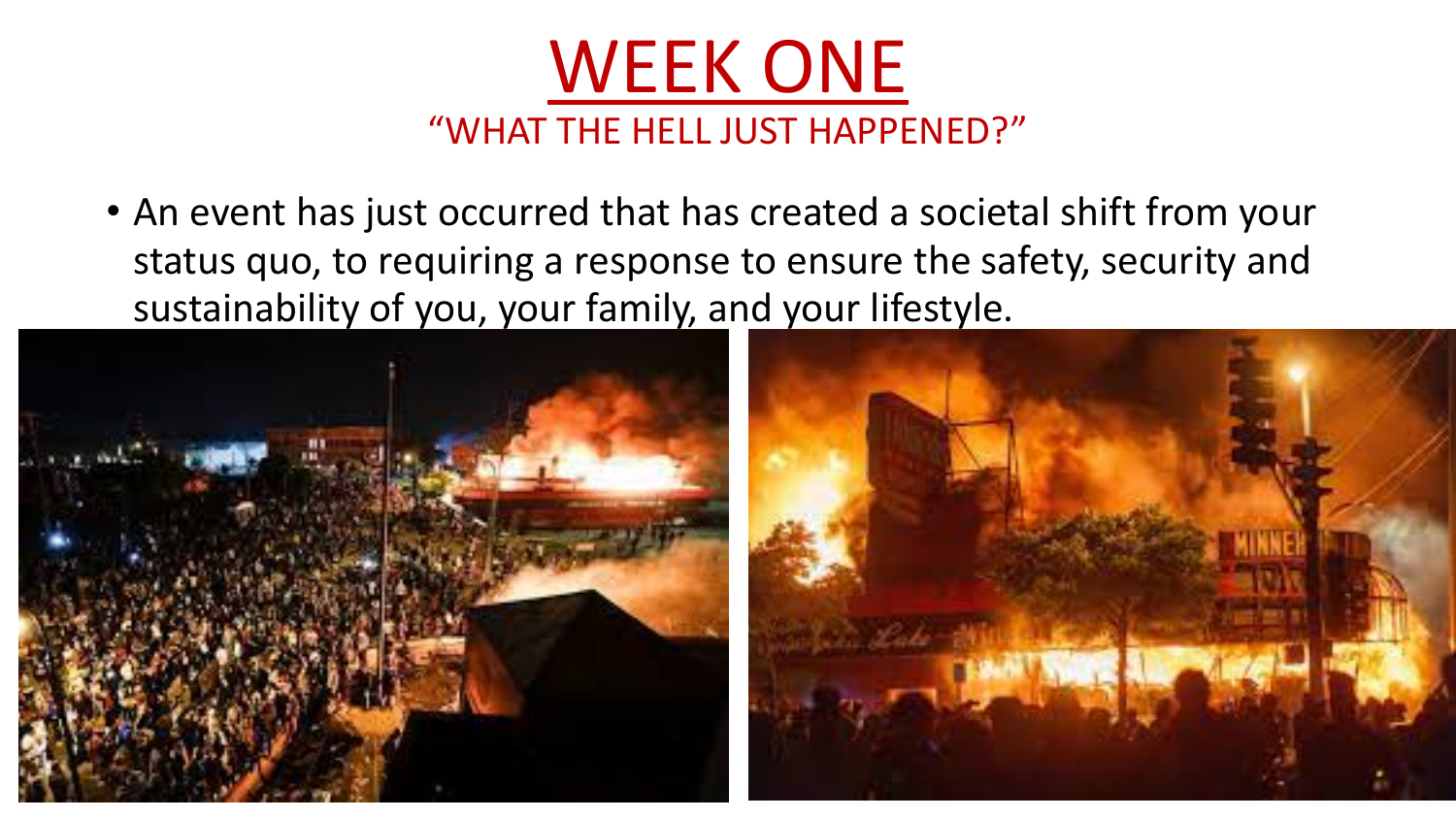



**INITIAL RESPONSES TO THE EVENT.** 

- WHAT MATTERS MOST?
- HOW TO IMPLEMENT THE PLAN
- HOW DO YOU MAINTAIN THIS?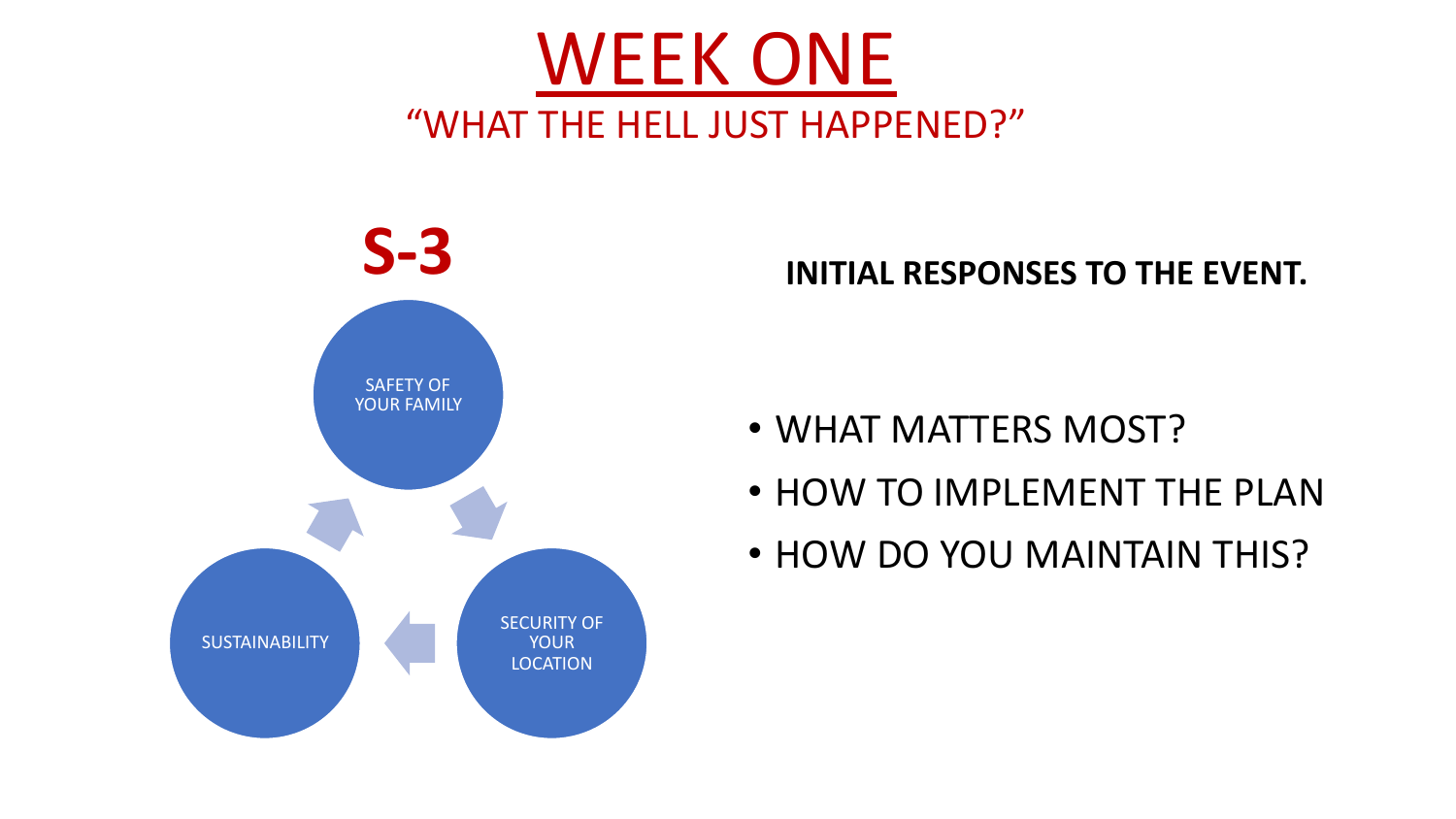## "WHAT THE HELL JUST HAPPENED?"

WEEK ONE

#### **SAFETY OF YOUR FAMILY**

#### **"RULES OF THREE"**

- PRIOITIZE FOOD, WATER, MEDS
- SHELTER
- SAFETY
- LOCAL COMMUNITY ALSO CAN BE CALLED "YOUR NETWORK".
- COMMUNICATION WITH OTHER SOURCES FOR INFORMATION
- 3 MINUTES WITHOUT AIR
- 3 DAYS WITHOUT WATER
- 3 WEEKS WITHOUT FOOD
- 3 HOURS WITHOUT SHELTER IN EXTREME CONDITIONS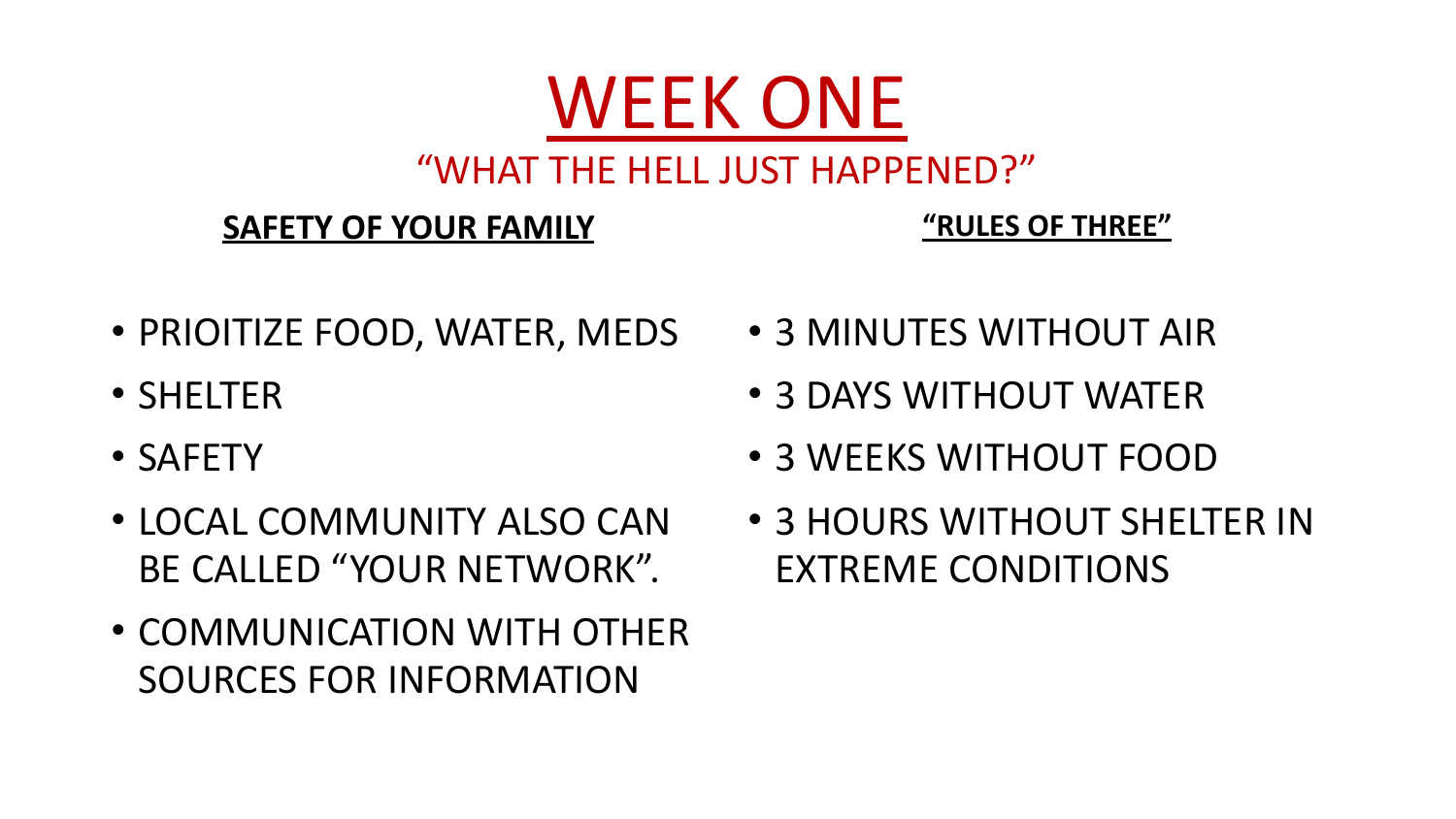# FOOD

- PERISHABLE VS LONG-TERM VIABLE FOODS
- CANNED/BOXED FOOD ("BEST BY" DATES?)
- WATER (HOW MUCH DO YOU HAVE?)
- COOKING GAS VS ELECTRIC STOVES
- COOKING SOLUTIONS IF THE POWER IS OUT.
- 3K CALORIES A DAY?!?!
- SHOULD YOU RATION FOOD?
- HOW DO YOU MAKE MORE FOOD? SEEDS?

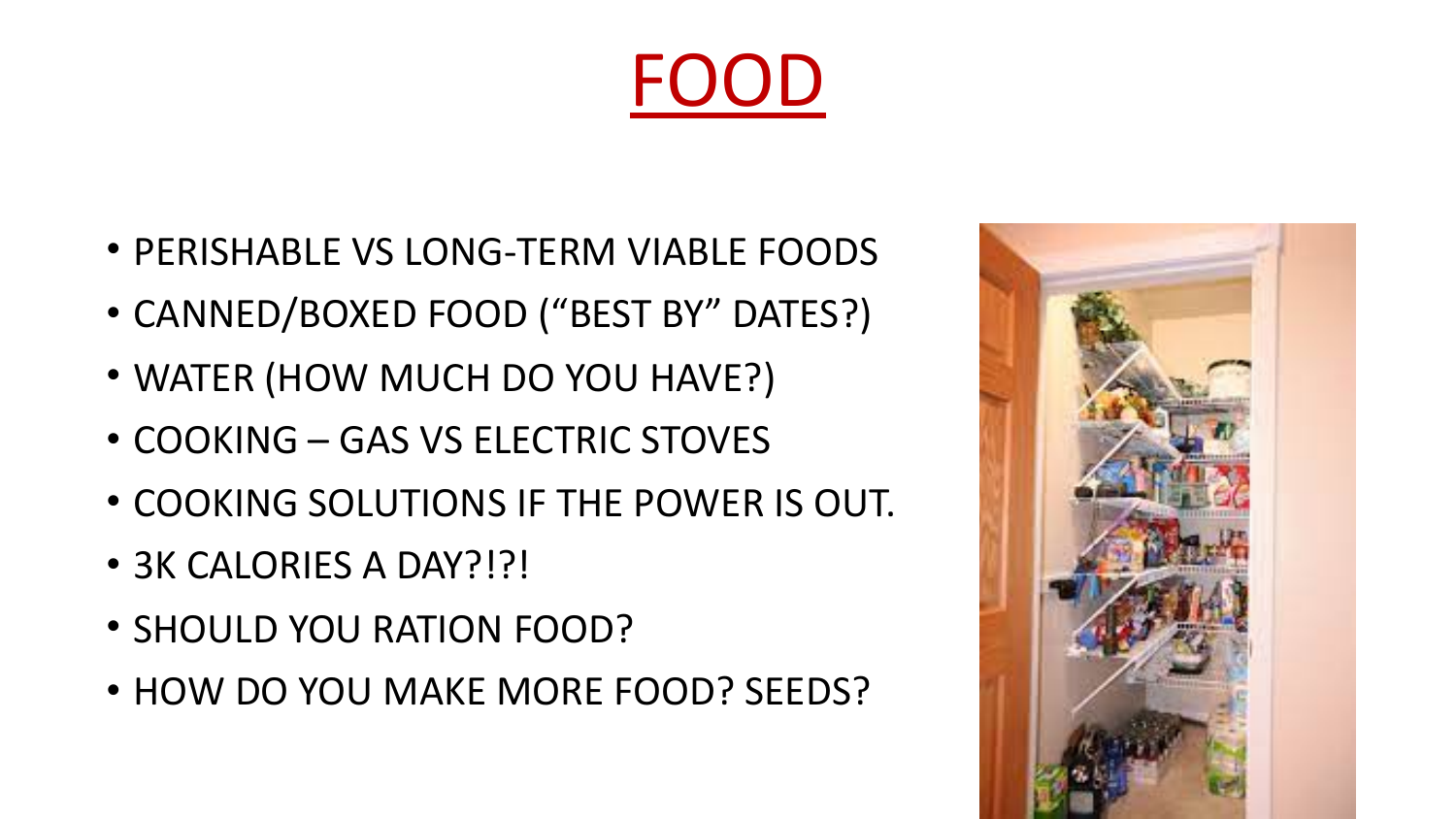# FOOD

- PERISHABLE GOODS CONSUMED FIRST, USED TO EXTEND THEIR LIFE.
- PRIORITIZE BOXED/CANNED GOODS BY THEIR "BEST BY.." DATE
- LONG TERM STORAGE? CANNING, DEHYDRATING, FREEZE DRYING.
- MRE'S (THE BANE OF EVERY PREPPERS EXISTENCE)
- ARE YOU ABLE TO GROW YOUR OWN FOOD? WHAT ARE THE TIMELINES BEFORE HARVEST?
- HOW MUCH DO YOU HAVE TO GROW TO SUSTAIN YOUR FAMILY?
- DO YOU HAVE THE CAPABILITY, THE LOCATION, THE KNOWLEDGE?
- CHICKENS, GOATS, RABBITS, AND LARGER ANIMALS.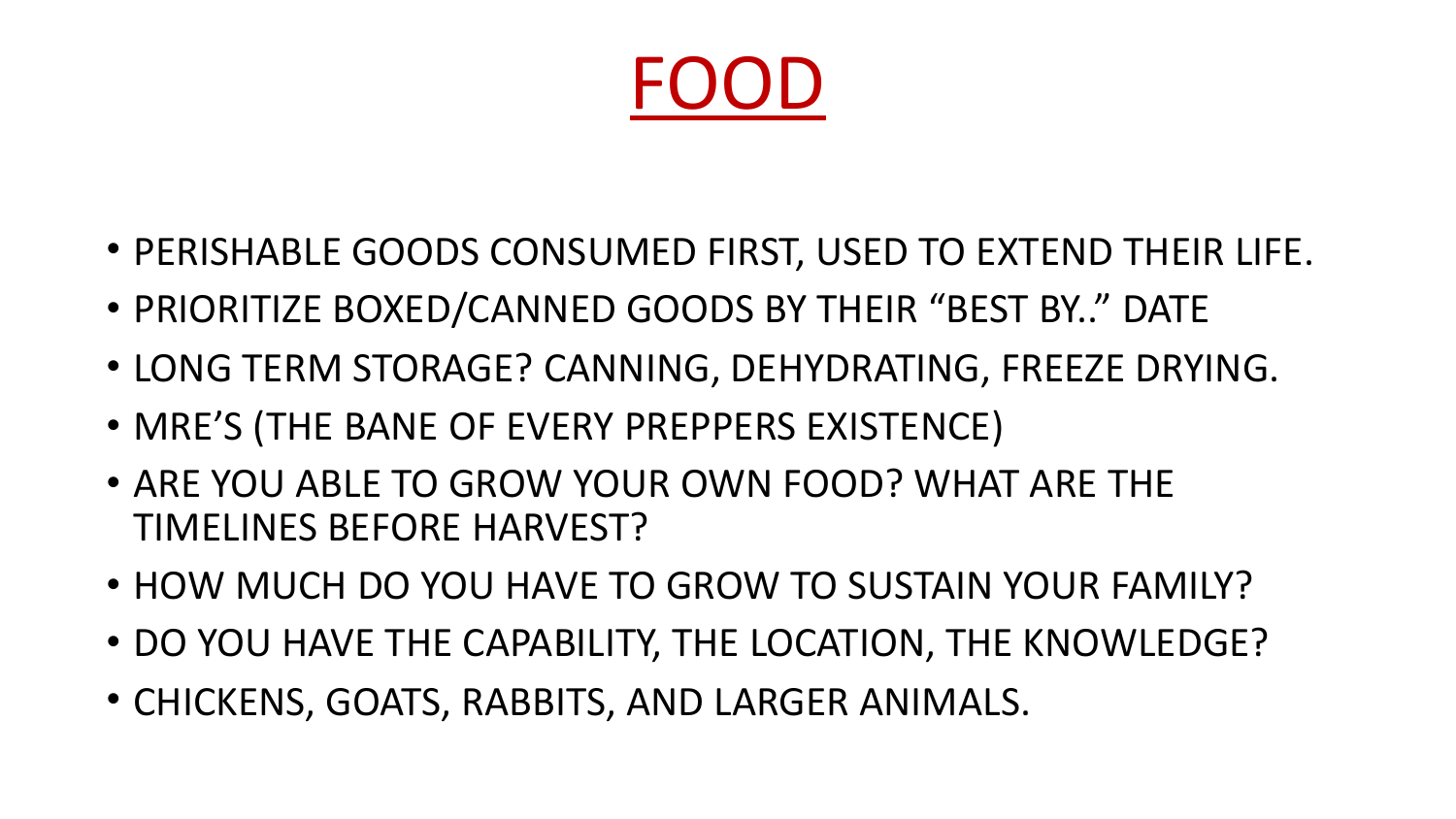

#### **COOKING**

- GAS STOVE VS ELECTRIC STOVE VS WOOD STOVE. DID YOU KNOW......?
- OPEN PIT, DUTCH OVEN, CAMP STOVE, BBQ GRILS (PROPANE/CHARCOAL)
- BE SITUATIONALLY AWARE IF COOKING OUTSIDE. WIND CAN CARRY THE SCENT OF FOOD COOKING FOR QUITE A DISTANCE.
- 3K CALORIES A DAY. THIS IS DEPENDENT ON CALORIC OUTPUT!!! CHOPPING WOOD FOR THAT WOOD STOVE WILL ADD UP QUICK!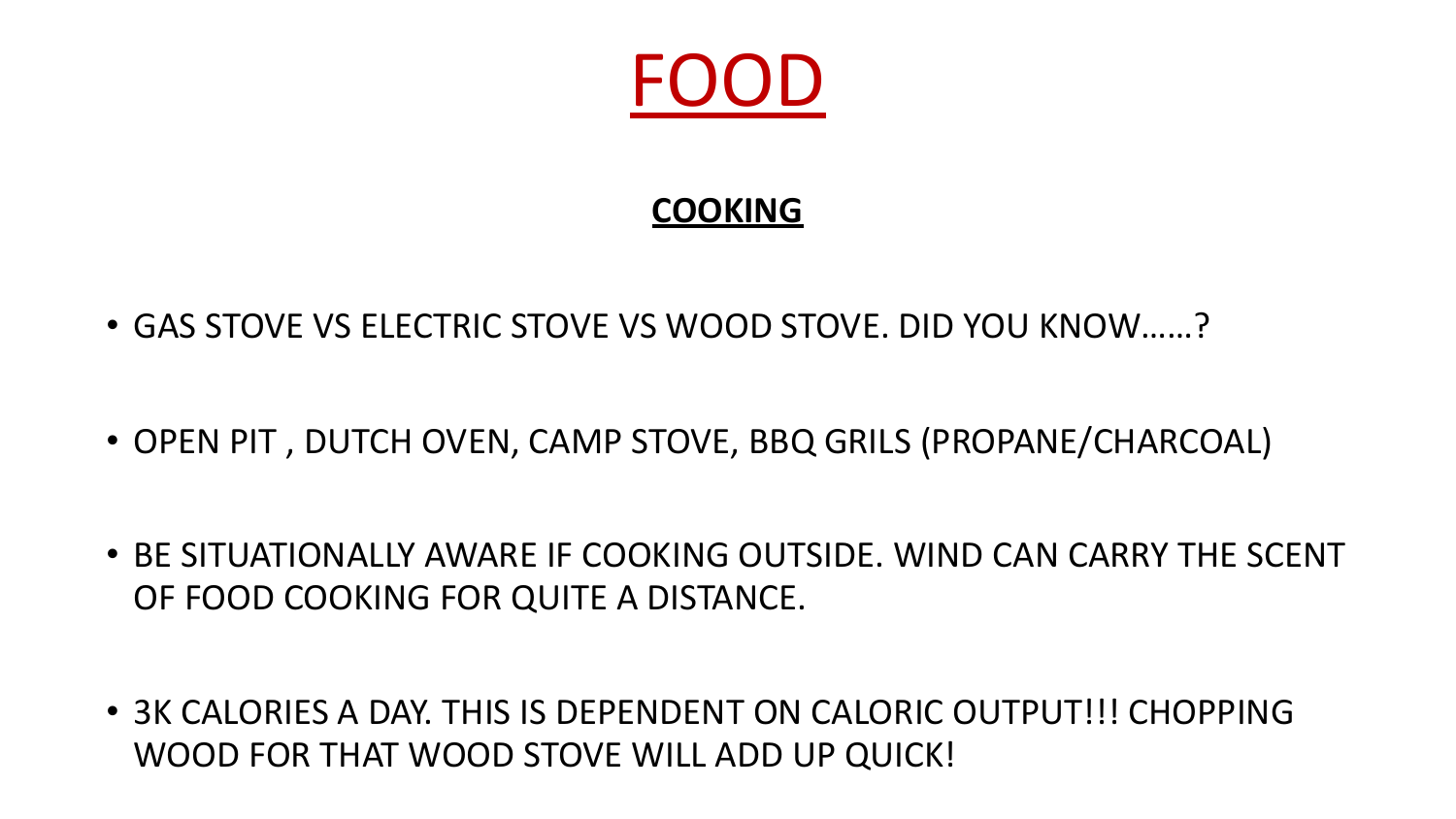

Water filtration is the process of removing or reducing the concentration of particulate matter, including suspended particles, parasites, bacteria, algae, viruses, and fungi, as well as other undesirable chemical and biological contaminants from contaminated water to produce safe and clean water for a specific purpose

- IS IT SAFE? 3 MINUTES ROLLING BOIL
- WATER FILTERS, COMMERCIAL & IMPROVISED
- SOURCES OF WATER INSIDE & OUTSIDE OF YOUR HOUSE.
- BERKEY SYSTEM
- LIFESTRAW
- IN HOME FILTRATION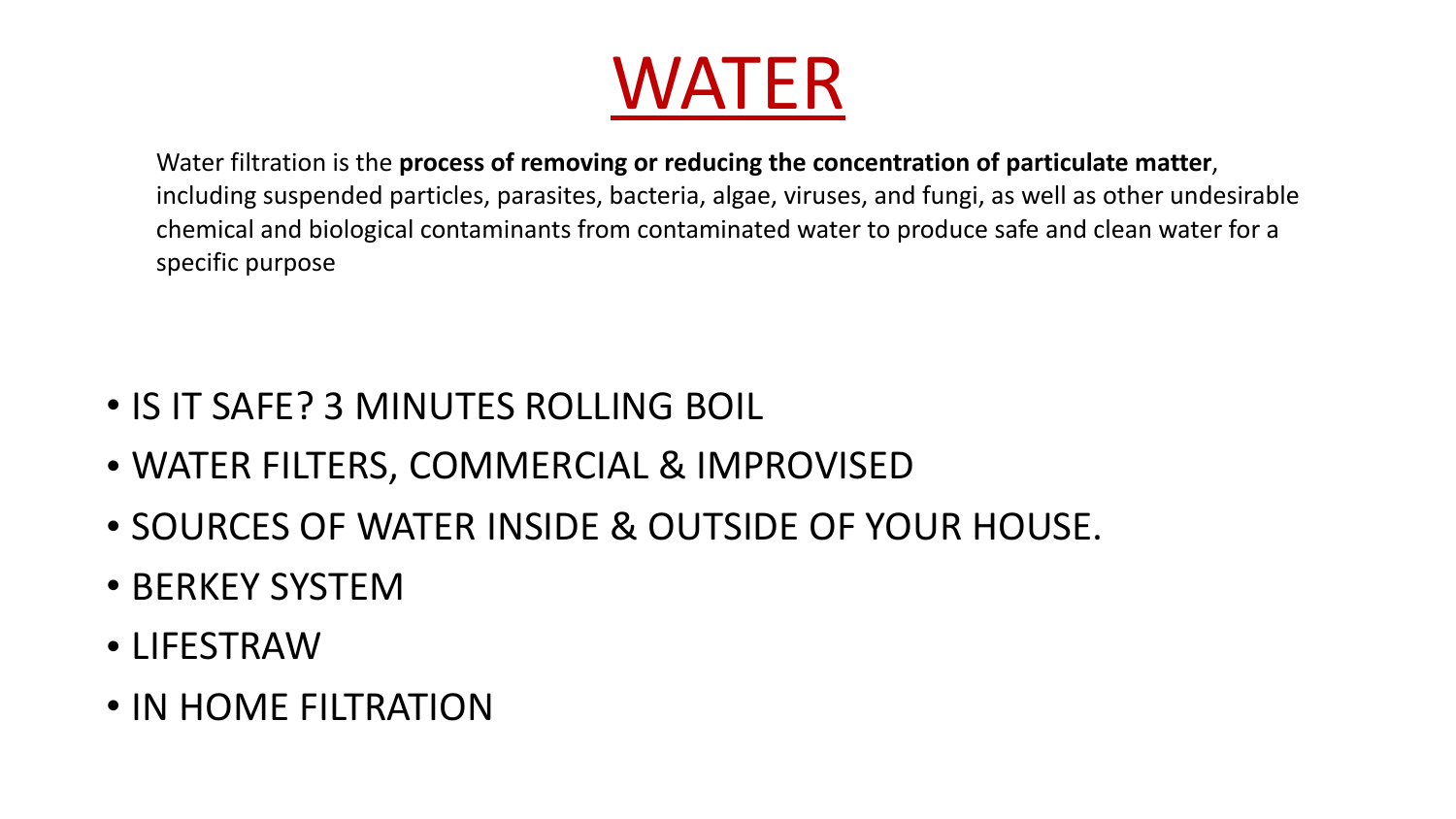# WATER

- 15.5 CUPS OF FLUIDS/DAY MEN (1.5 GALLONS)
- 11.5 CUPS OF FLUIDS/DAY FOR WOMEN (1.2 GALLONS)
- 3 GALLONS DAILY FOR DRINKING/SANITATION/COOKING (50/50)
- WHERE DO I FIND WATER? WATER STORAGE?

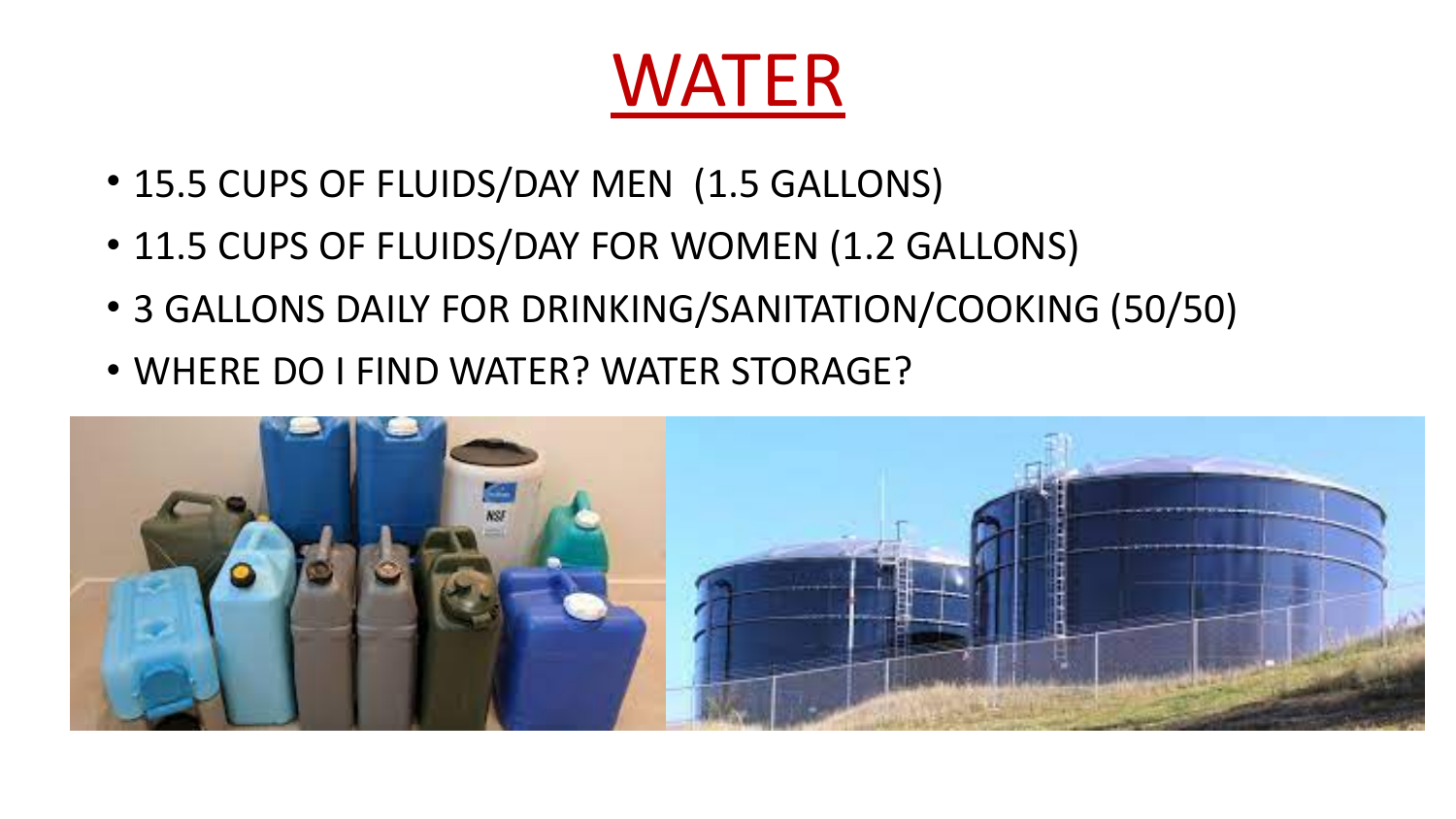

- DO YOU HAVE FNOUGH?
- LONG TERM SUPPLY FROM DOCTOR? VACATION/LONG TRIP
- ALTERNATIVES?
- HOMEOPATHIC/NATURAL REMEDIES AND ALTERNATIVES?
- CANNABIS/CBD ALTERNATIVES?
- IS YOUR LOCAL PHARMACY STILL UP AND RUNNING, CAN YOU GET AN EXTENDED SUPPLY?
- DO YOU HAVE BIRTH CONTROL, IS IT SOMETHING YOU SHOULD HAVE?
- BRUTAL TRUTHS. NOBODY GETS OFF THIS ROCK ALIVE.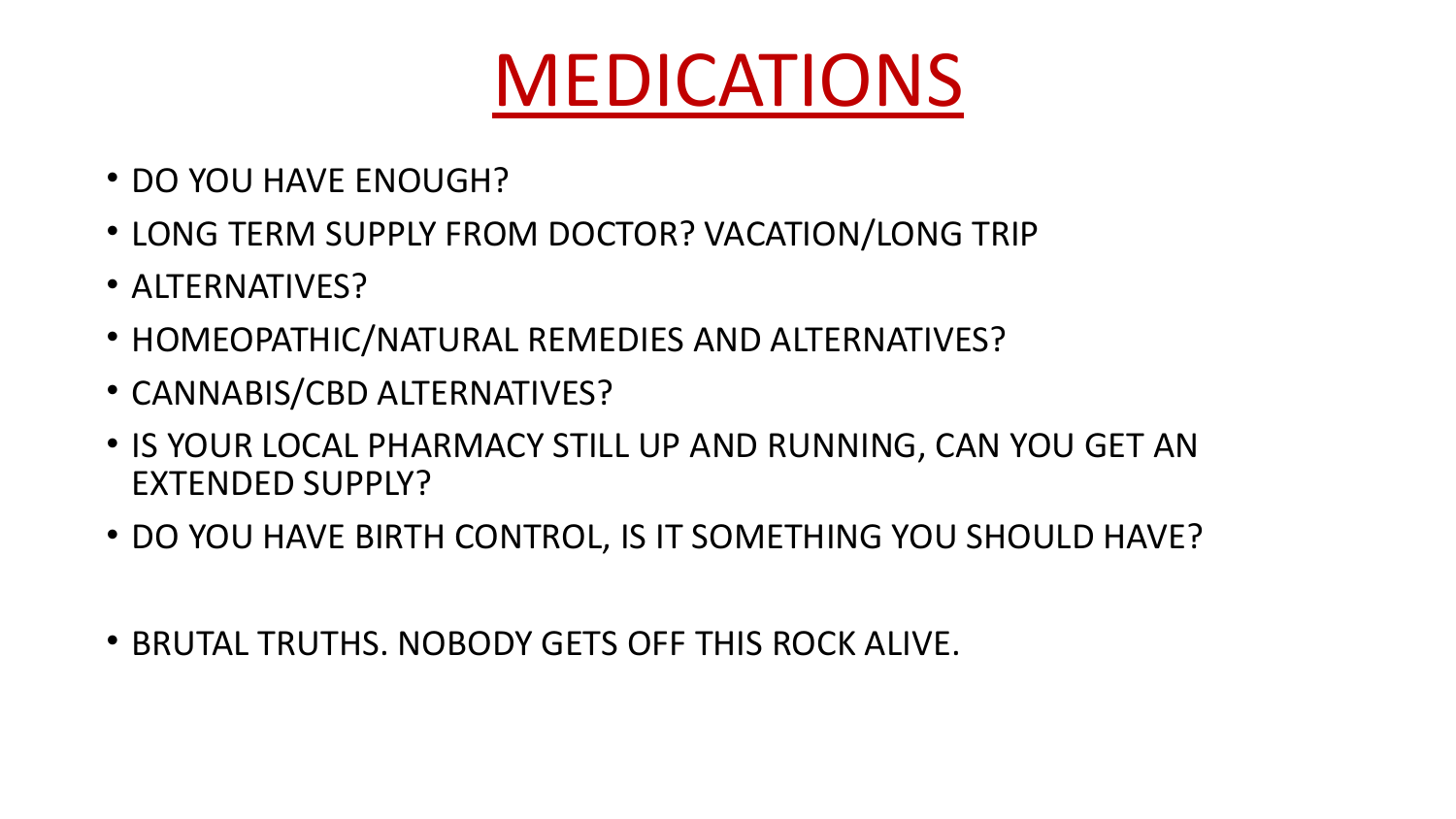



- SUSTAINABLE?
- DEFENDABLE?

• RELIABLE?

• COMFORTABLE?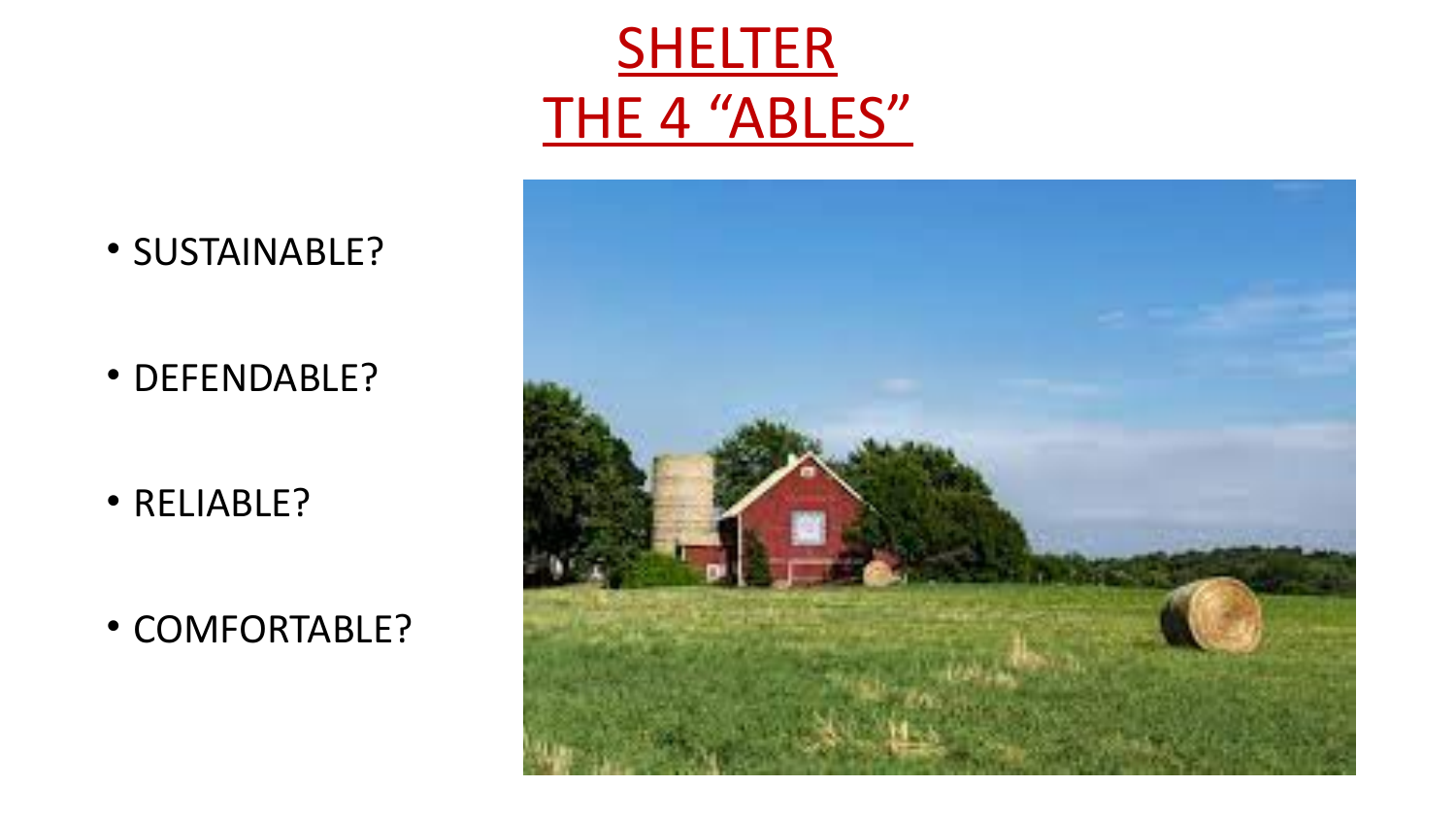

#### **SUSTAINABLE?**



- ENSURE THAT WHEREVER YOU ARE, **ITS ABLE TO SUSTAIN FROM ALL** POSSIBLE HOSTILE ELEMENTS.
- CAN YOU STAY HERE LONG TERM?
- RULES OF THREE
- IMPROVEMENTS TO ENSURE SUSTAINABILITY?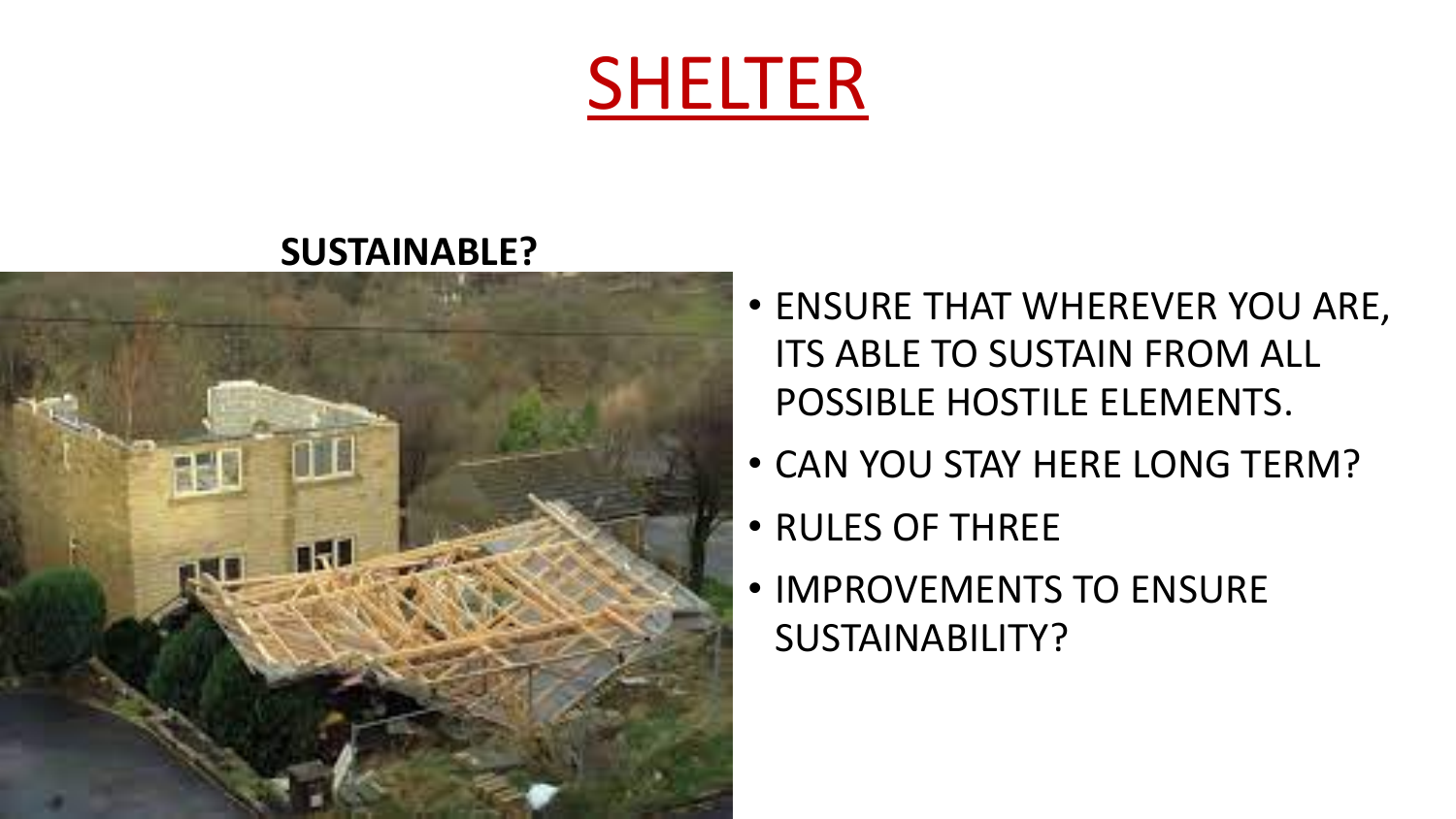

### **DEFENDABLE?**

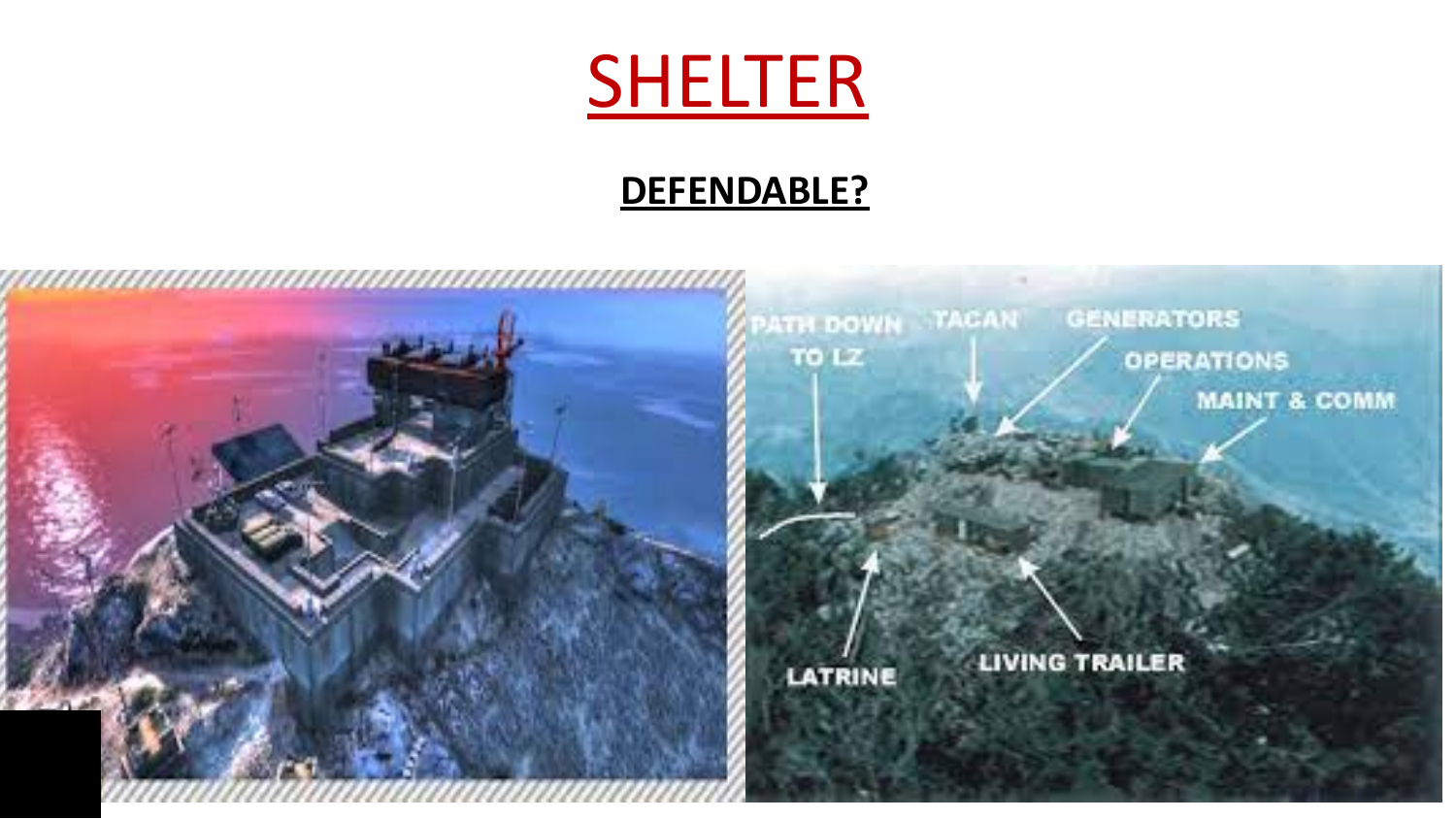# SHELTER

### **RELIABLE?**

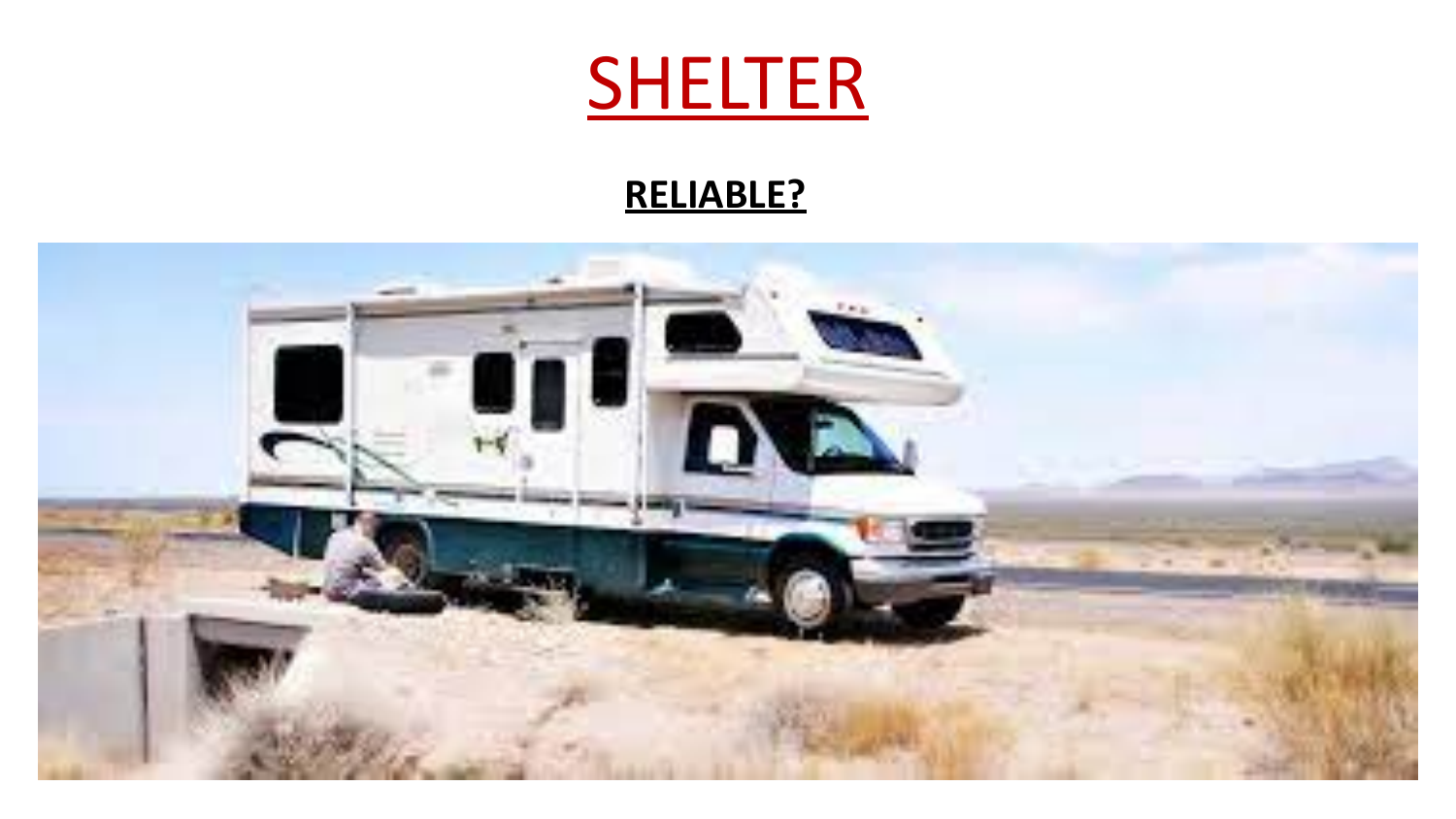

### **COMFORTABLE?**

#### **ARE YOU SURVIVING...OR THRIVING?**

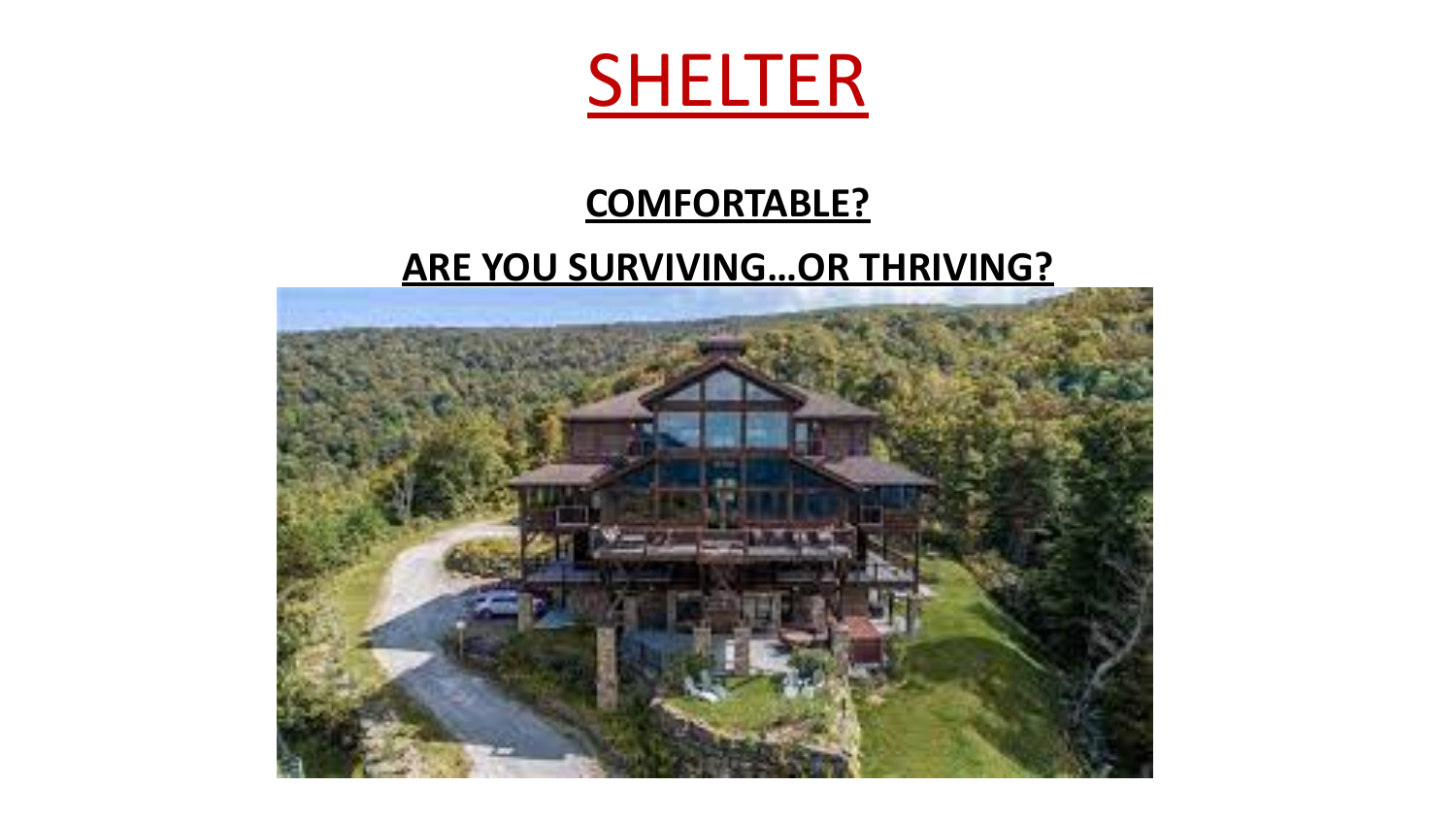

- DOES YOUR CITY/COUNTY/REGION HAVE AN EMERGENCY RESPONSE PLAN IN PLACE?
- IS THIS PLAN BEING ACTIVATED SUCESSFULLY?
- WHAT CAN YOU DO TO HELP? SHOULD YOU HELP? WHAT DO YOU BRING TO THE TABLE SO YOU CAN HELP? UNDERSTAND AND ADMIT YOUR STRENGTHS AND WEAKNESSES.
- LIKE A GOOD NEIGHBOR..... NEIGHBORHOODS BONDING TOGETHER FOR MUTUAL SAFETY & SECURITY.
- LOOK TO MUTUAL AID GROUPS, VETERAN GROUPS, RELIGIOUS GROUPS, CHURCHS, FOOD PANTRYS, PREPPER GROUPS WITHIN YOUR COMMUNITY.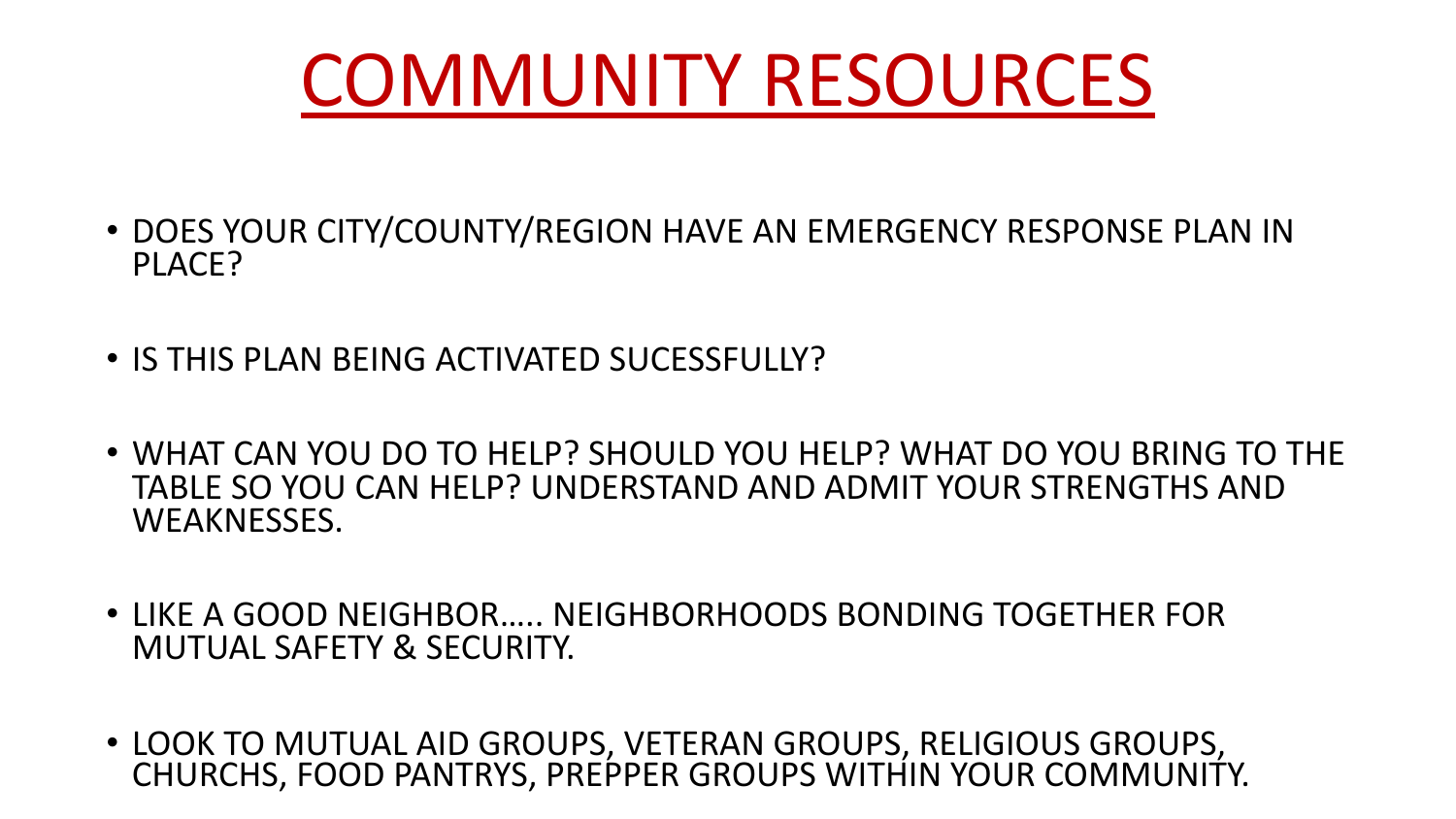

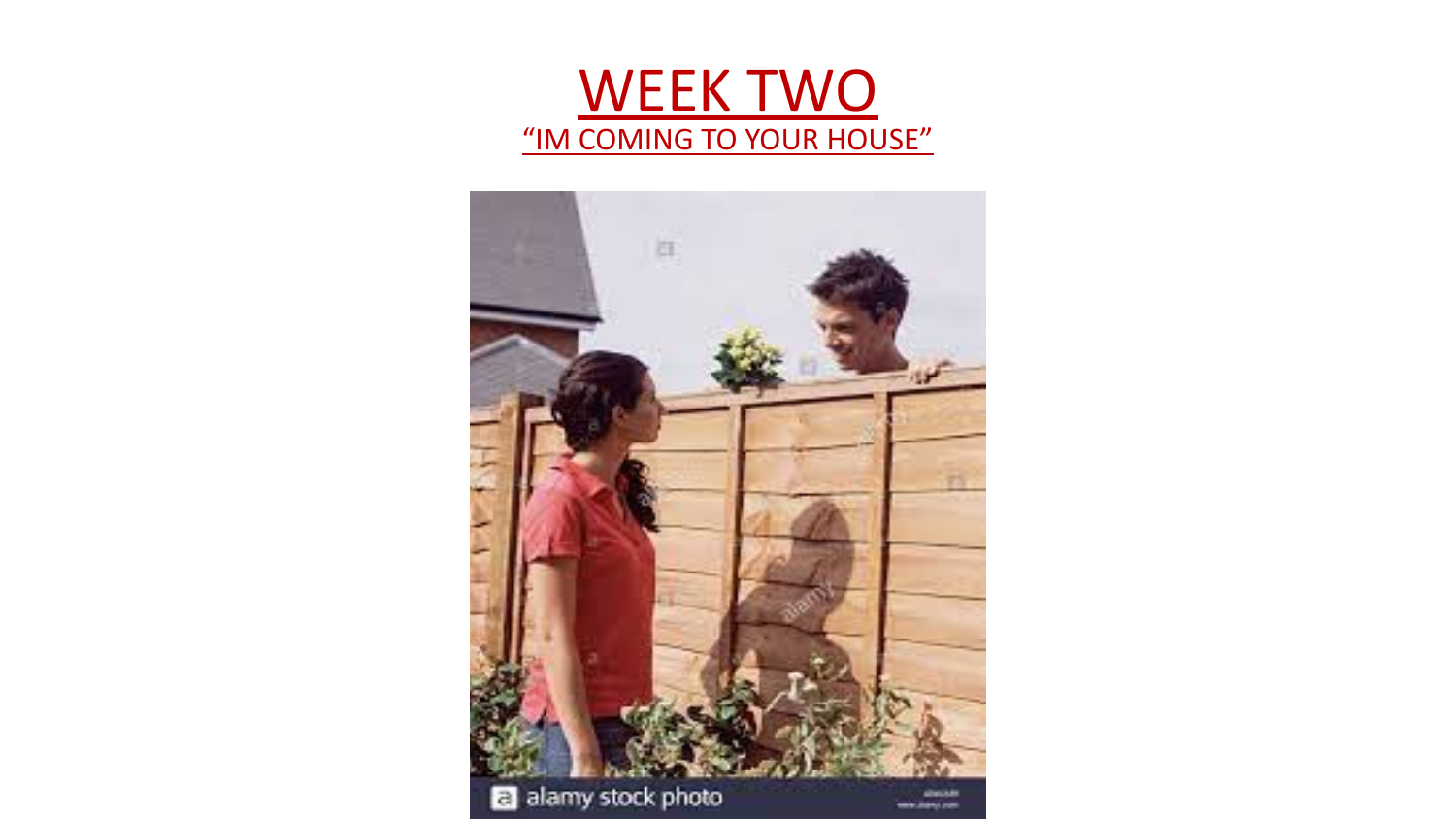

- WHO DO YOU ALLOW? WHY?
- WHAT DO THEY BRING TO THE TABLE AS FAR AS SKILLSETS/SUPPLIES?
- BLOOD IS THICKER THAN WATER....SOMETIMES.
- THOSE WHOM YOU'VE HAD CONVERSATIONS WITH BEFORE, START APPEARING OR SHOWING UP. GOOD/BAD?
- SAFETY IN NUMBERS vs. GOING IT ALONE
- HARD TIMES MEANS HARD CHOICES, REMEMBER THERE WILL BE LASTING CONSEQUENCES FOR THOSE CHOICES, BOTH POSITIVE AS WELL AS NEGATIVE.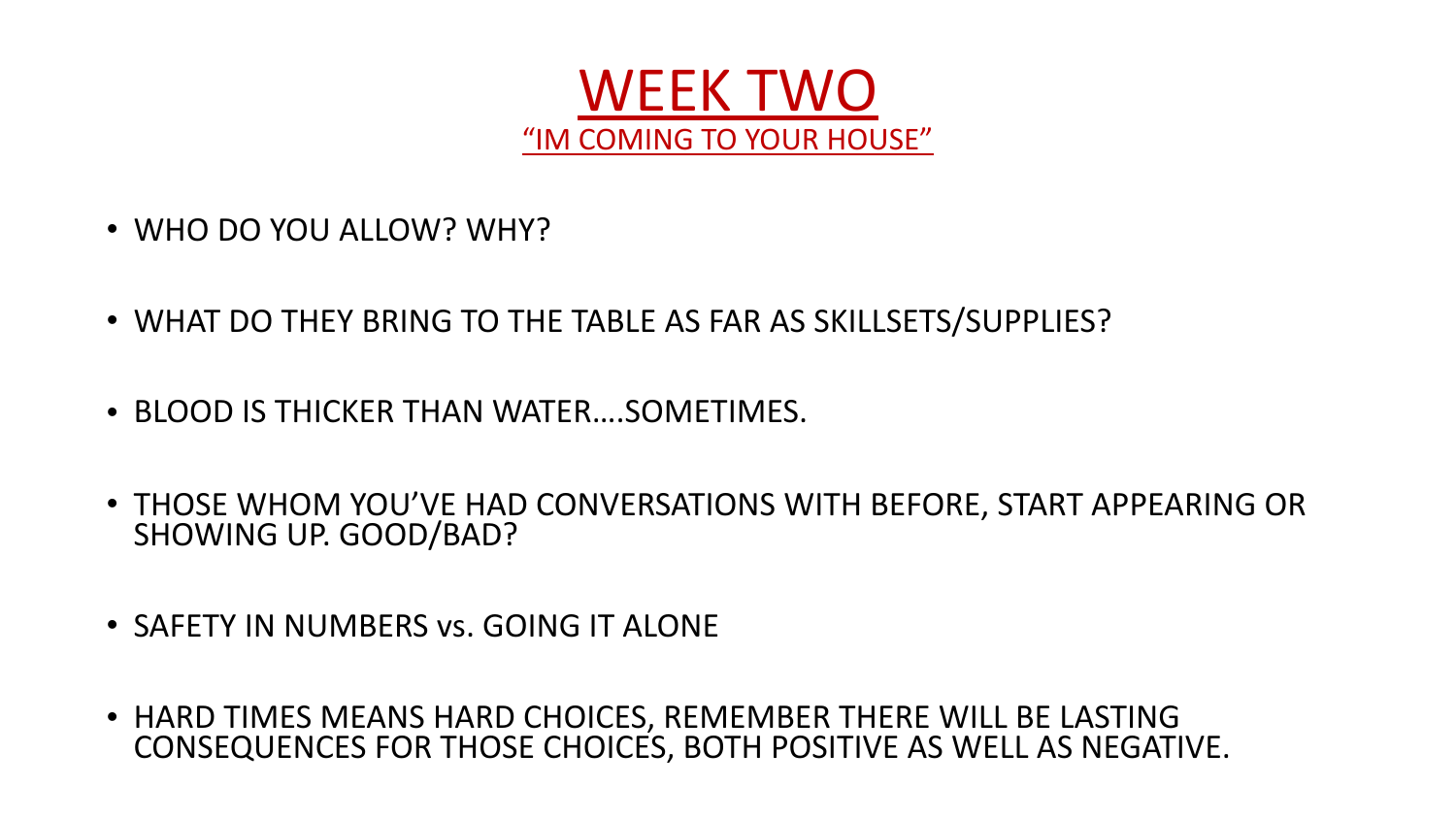

- WHERE ARE YOU ON YOUR FOOD SUPPLIES? DO I TAKE FOOD OUT OF MY KIDS MOUTHS TO FEED THEM?
- ARE THERE EVENTS HAPPENING IN YOUR AREA THAT ARE UNSAFE? WHAT ARE THE FOLLOW-ON EVENTS YOU CAN EXPECT TO HAPPEN?
- FOOD/WATER STARTING TO RUN OUT.
- ILLEGAL/ILLICIT DRUGS SUPPLY RUNNING OUT.
- "WANDERERS" COMING INTO YOUR AREA, UPTICKS IN CRIMINAL EVENTS HAPPENING IN YOUR AREA.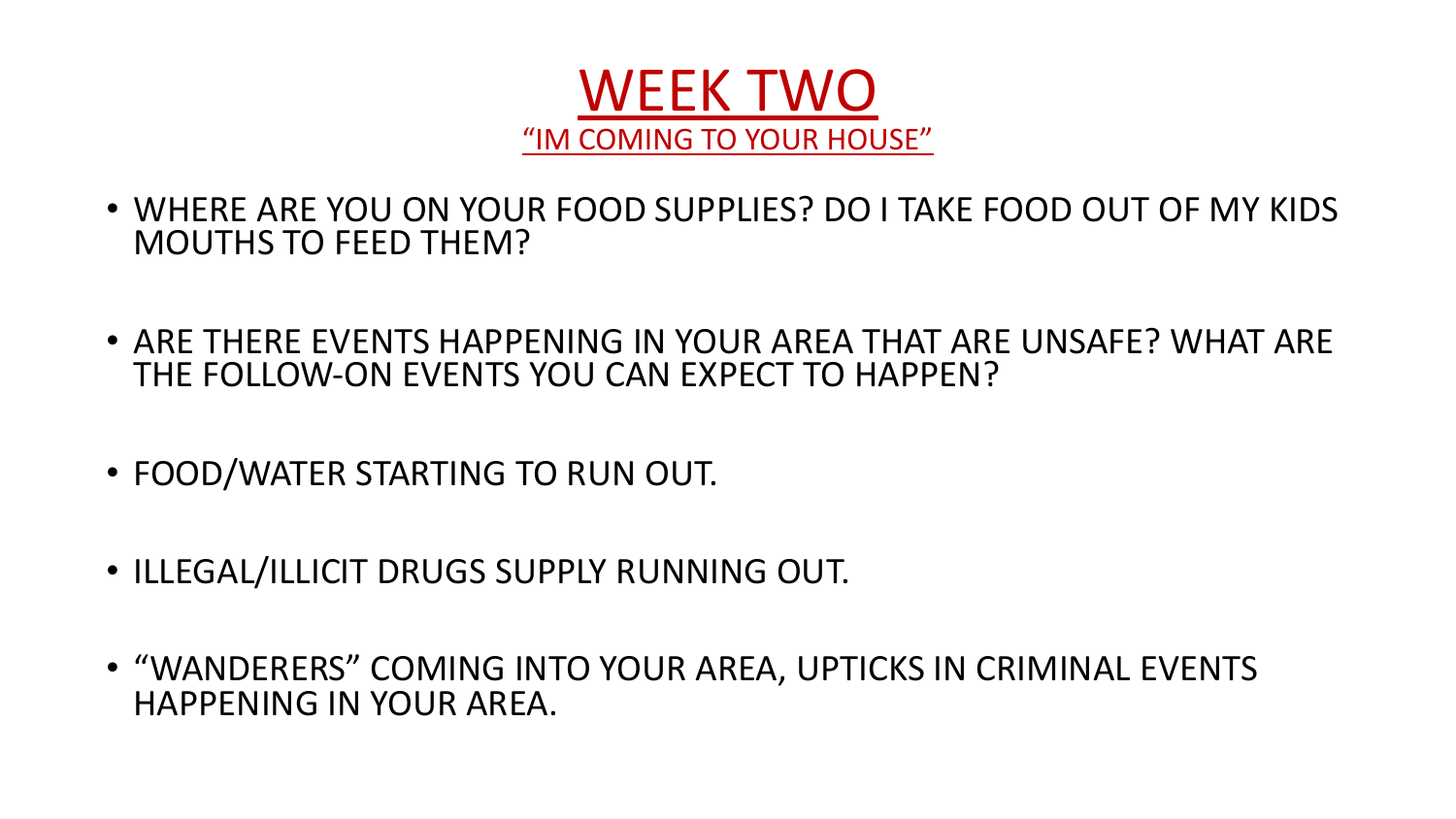

- SECURITY AND DEFENSIBILITY START TO MOVE TO THE FOREFRONT.
- HAVE YOU ESTABLISHED COMMUNICATION WITH OTHER LIKEMINDED PEOPLE IN YOUR AREA?
- WHATS YOUR CITY/COUNTY/STATE/FEDERAL AUTHORITIES DOING? IS THERE EVEN A LAW ENFORCEMENT RESPONSE IN YOUR AREA?
- REMEMBER THAT THEY HAVE FAMILIES TOO, AND THEY ARE FACING THE SAME CONCERNS YOU ARE.
- IS IT TIME TO START A RATIONING PROGRAM?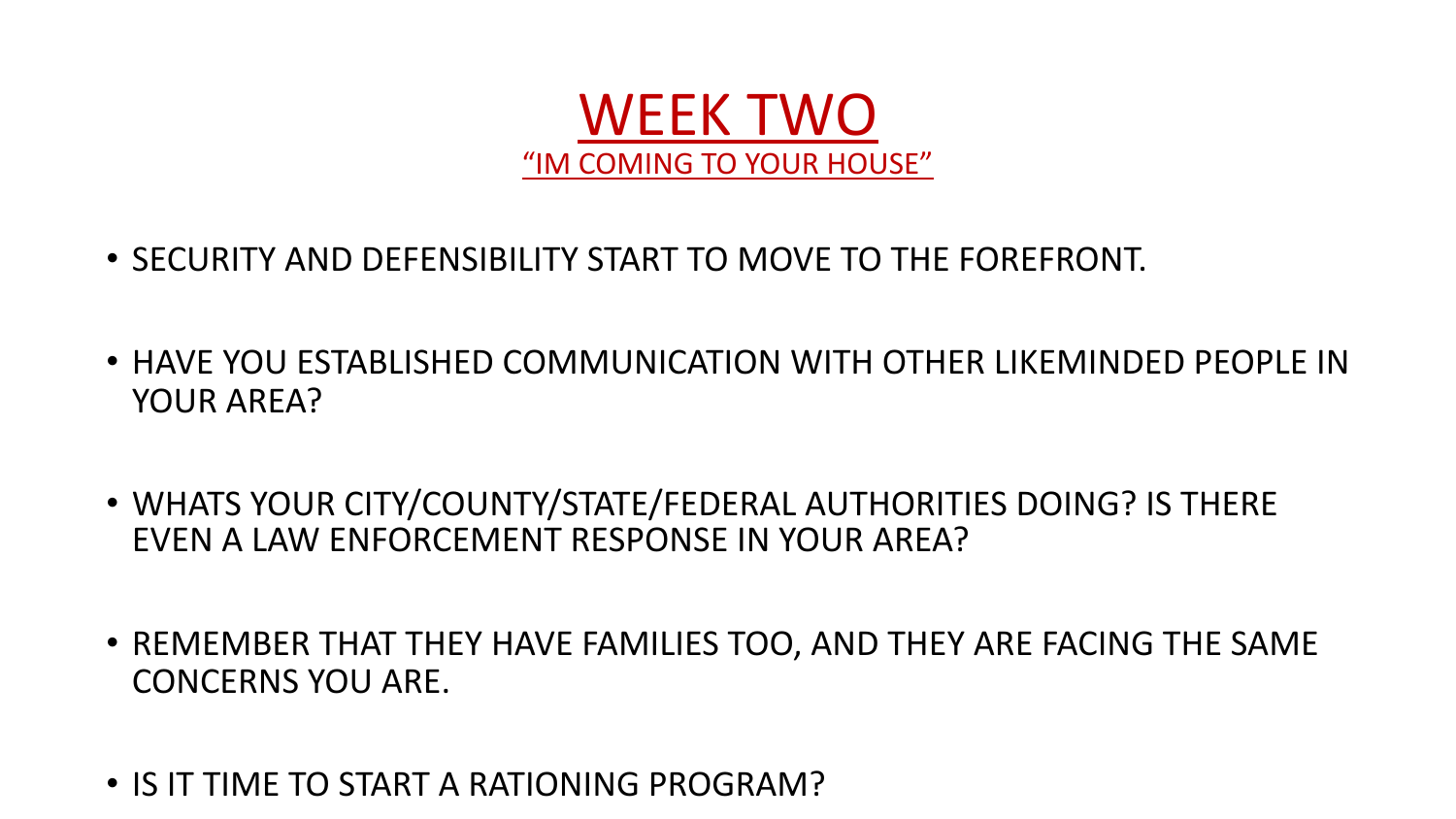# WEEK THREE

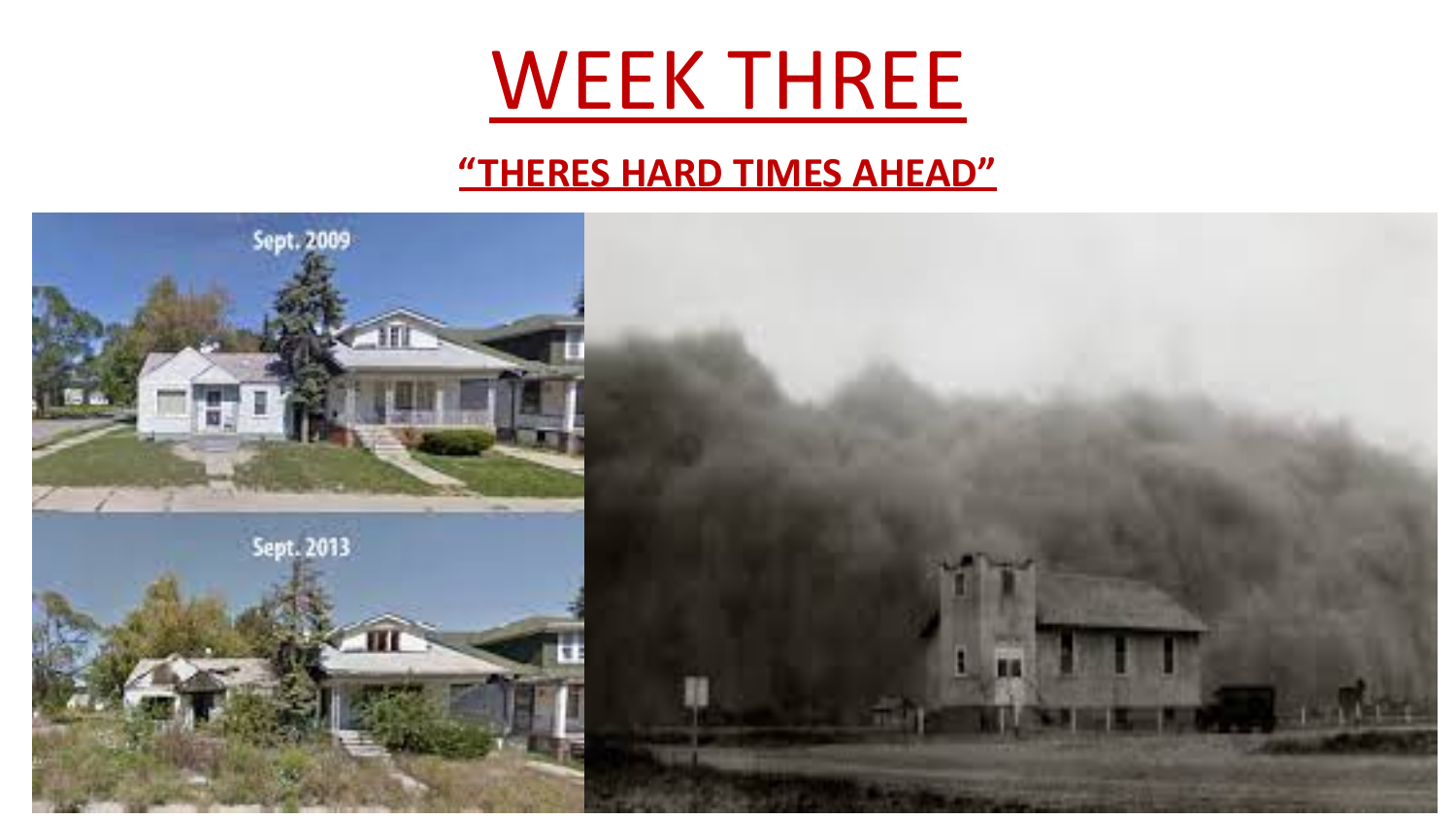

- WHERE ARE YOU ON FOOD SUPPLIES?
- ANY PLANTING SHOULD BE GERMINATING OR SHOWING PROGRESS.
- ARE YOUR FOOD SUPPLIES STILL ADEQUATE? YES/NO..NOW WHAT?
- HAVE YOU ENCOUNTERED ANY SAFETY OR SECURITY ISSUES?
- HAVE YOU REMEDIED THE ISSUES TO NEGATE FURTHER OCCURENCES?
- WHATS THE SITUATION "OUTSIDE" LOOKING LIKE?
- ARE YOU IN A HOLDING PATTERN, HOW CAN YOU CHANGE IT UP? SHOULD YOU CHANGE IT UP? PROS/CONS?
- MENTAL STABILITY, HOW ARE YOU AND YOURS HOLDING UP?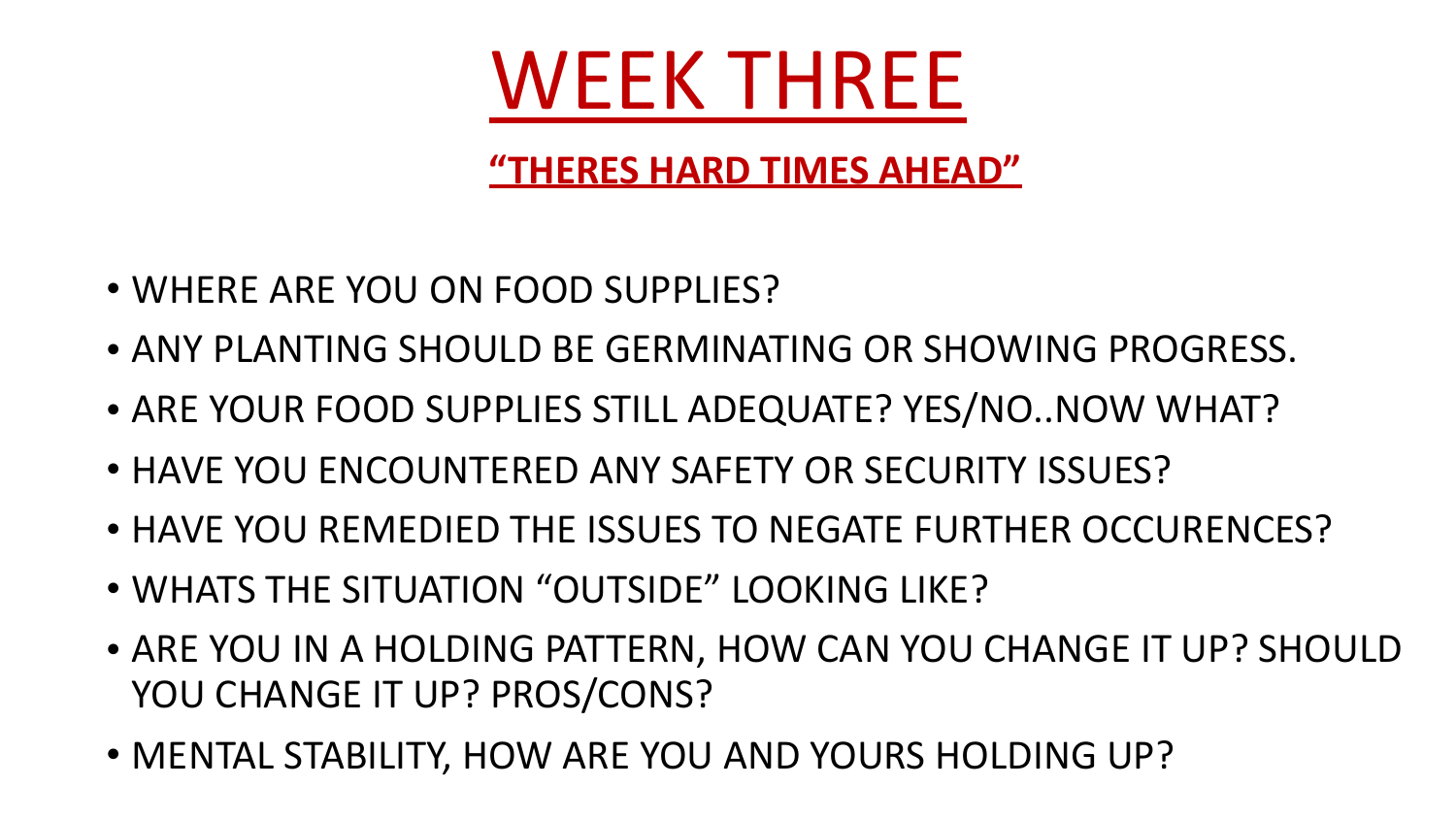

- WHATS THE CURRENT SITUATION REGIONALLY?
- FOOD SUPPLIES MAY BE DROPPING EXPONENTIALLY.
- IS IT TIME TO START A RATIONING PROGRAM?
- ALTERNATIVE FOOD SOURCING OPTIONS. LOOKING TO LOCAL FARMS, HUNTING/FISHING, LOCAL CO-OPS, BARTERING ALL BECOME VIABLE OPTIONS TO ENSURE FOOD SUPPLIES. (WOOF???)
- IS IT TIME TO START STEPPING OUT OF YOUR COMFORT ZONE WHEN DECIDING WHAT IS AN ACCEPTABLE FOOD SOURCE?
- WHAT IS THE HARD LIMIT ON ACCEPTABLE FOOD SOURCES?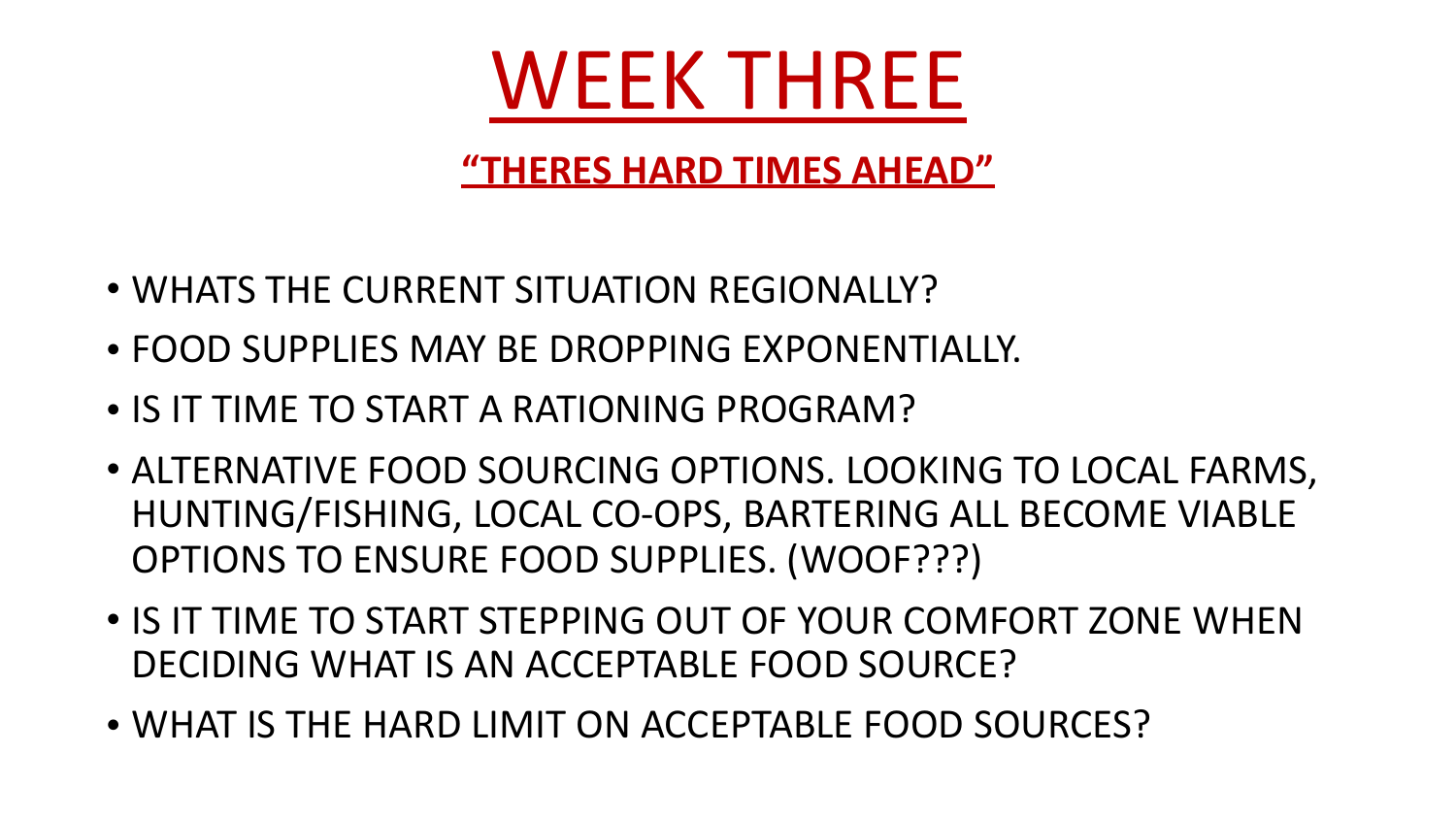

- WHAT HAVE YOU DONE TO PREPARE FOR NEXT WEEK IF THE SITUATION CONTINUES? NEXT MONTH? NEXT SEASON? NEXT YEAR?
- IS THERE RELIEF IN SIGHT? SHORT TERM, LONG TERM, CONCLUSION OF THE EVENT WHICH BROUGHT YOU TO THIS POINT? YES/NO?
- WATER/SEPTIC/SEWAGE ISSUES MAY START ARISING. LOOK FOR ALTERNATIVES TO NEGATE THIS.
- BE AWARE OF LARGER INCIDENTS, WITH INCREASING FREQUENCY OF LOOTERS, BREAKING/ENTERING, THEFT, ASSAULT, & MURDER.
- ITS GOING TO GET WORSE BEFORE IT GETS BETTER.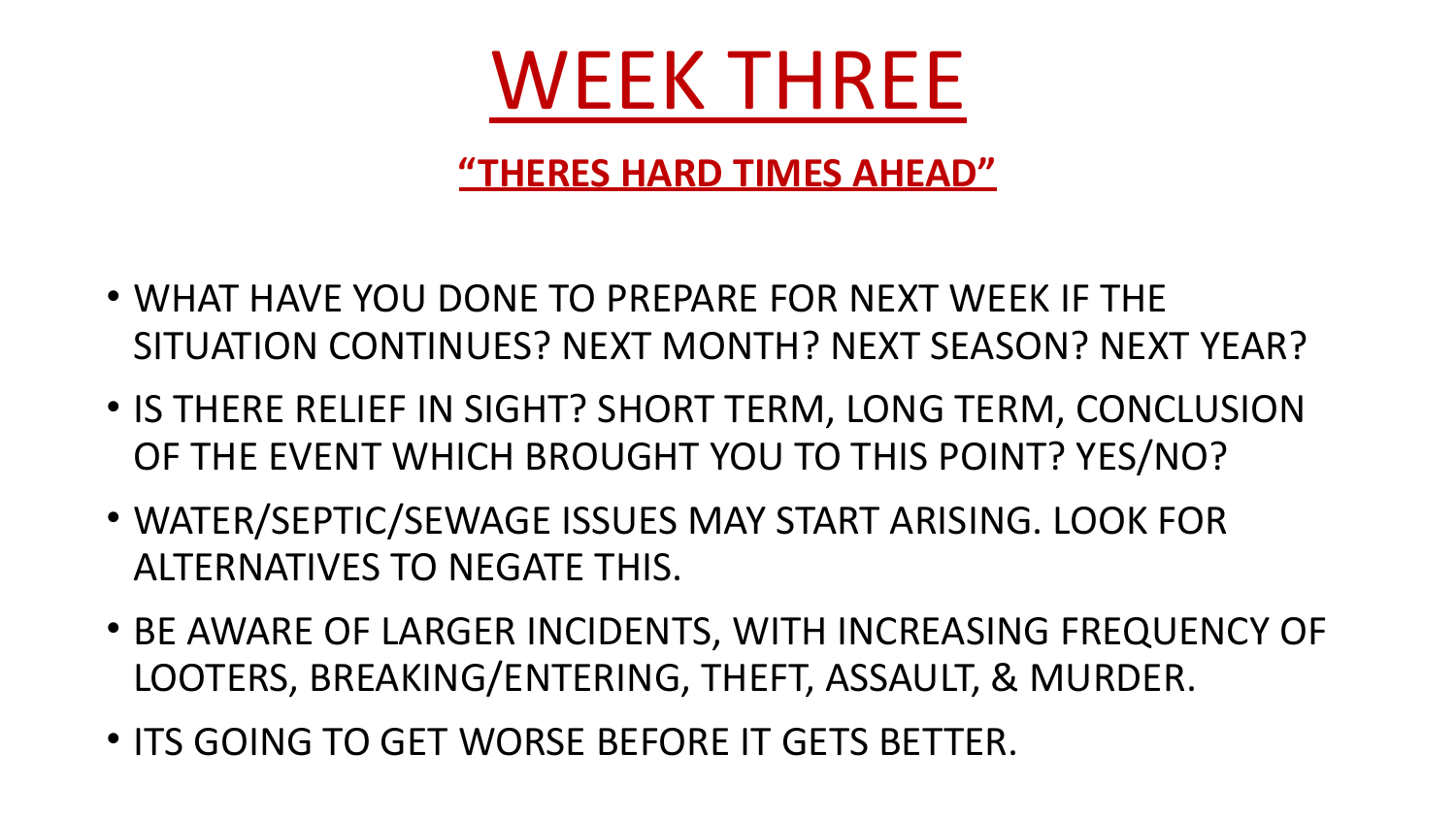

**NOW THE HARD WORK STARTS** 

- WHAT ARE YOUR SHORT TERM GOALS? LONG TERM?
- HOWS YOUR MENTAL STATUS? THE MENTAL STATUS OF THOSE WITH YOU? BE AWARE OF THE SIGNS, AND HOW TO NEGATE MENTAL HEALTH ISSUES THAT MAY COME UP FROM TIME TO TIME. NOT EVERYONE IS MENTALLY PREPARED TO HANDLE LONG TERM HARDSHIPS. BE PATIENT, BE UNDERSTANDING, BE FLEXIBLE.
- MANY HANDS MAKE FOR LIGHT WORK. AT THIS POINT, YOU SHOULD HAVE A VIABLE SCHEDULE THAT EVERYONE IS ON. 24 HOUR SECURITY AROUND THE HOUSE, PEOPLE FOCUSING ON FOOD PRODUCTION, COOKING, CLEANING, CHOPPING WOOD, GATHERING RESOURCES TO EXTEND WHAT YOU ALREADY HAVE.
- LOCAL COMMUNICATION SHOULD BE SET UP BY NOW AS WELL. YOU SHOULD BE ABLE TO TALK TO OTHERS OUTSIDE OF YOUR LOCAL COMMUNITY, REGIONALLY, AND POSSIBLY EVEN STATEWIDE.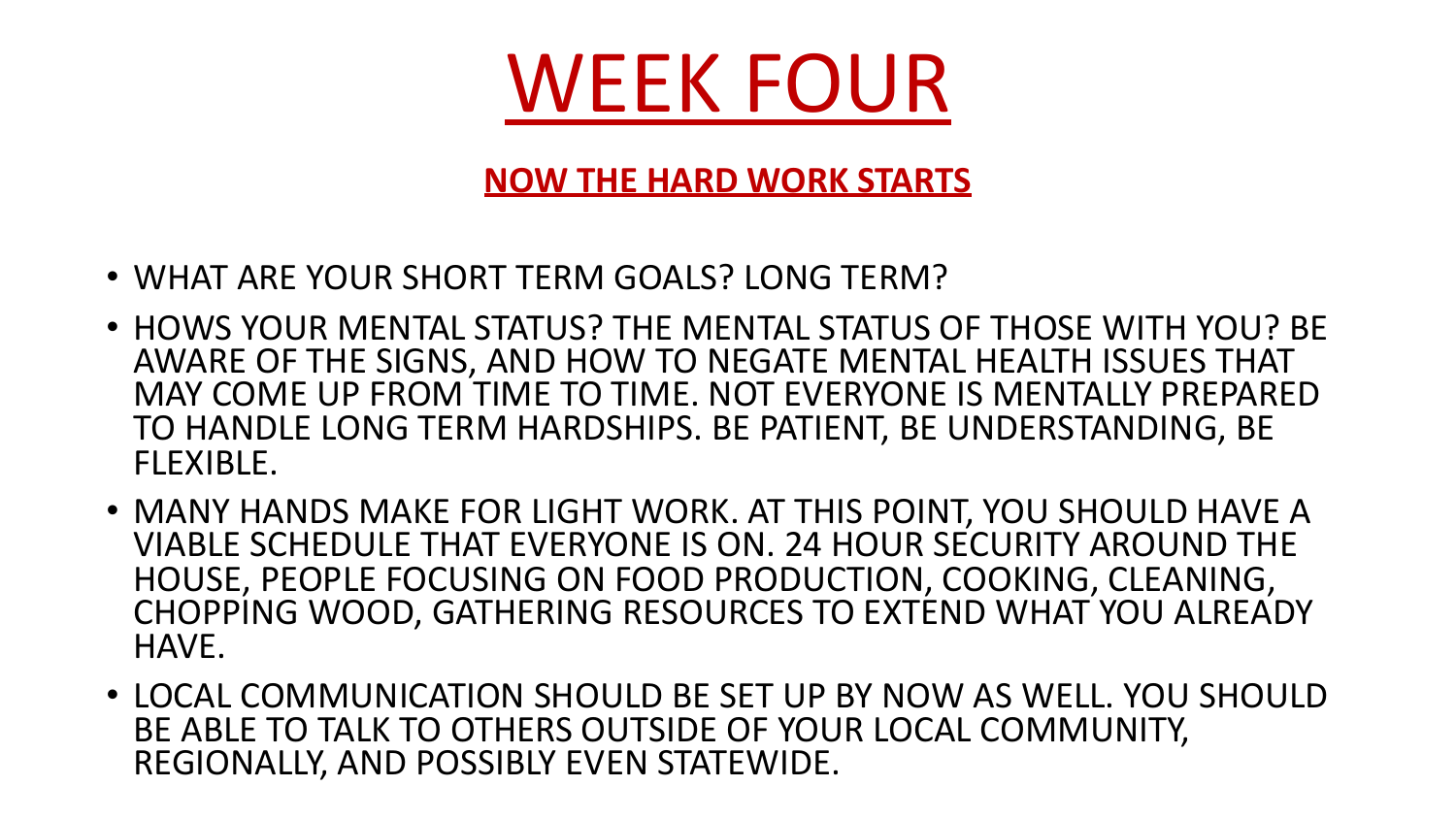

### **NOW THE HARD WORK STARTS**

- SO YOU'VE MADE IT THIS FAR, YOU'RE ALIVE, YOUR FAMILY IS ALIVE, NOW WHAT?
- KEEP CONCENTRATING ON MAINTAINING YOUR PHYSICAL SECURITY.
- REACH OUT TO LOCAL GROUPS WHO MAY STILL BE ACTIVE. VETERAN GROUPS, SOCIAL GROUPS, CO-OP GROUPS, RELIGIOUS, ECT.
- ATTEMPTS SHOULD BE MADE TO RESTORE LOCAL GOVERNMENT, ENSURE THAT "COMMON SENSE" MINDSET IS THE TOPIC OF THE DAY.
- REMEMBER- ITS NOT A SPRINT, ITS LITERALLY A ULTRA-MARATHON WHERE YOU ARE ALWAYS STRIVING TO MAINTAIN A DELIBERATE PACE. SLOW & STEADY WILL ALWAYS OUTPACE THOSE WHO CANNOT OR WILL NOT FOCUS ON THE OBJECTIVE, THAT BEING SUR-THRIVAL.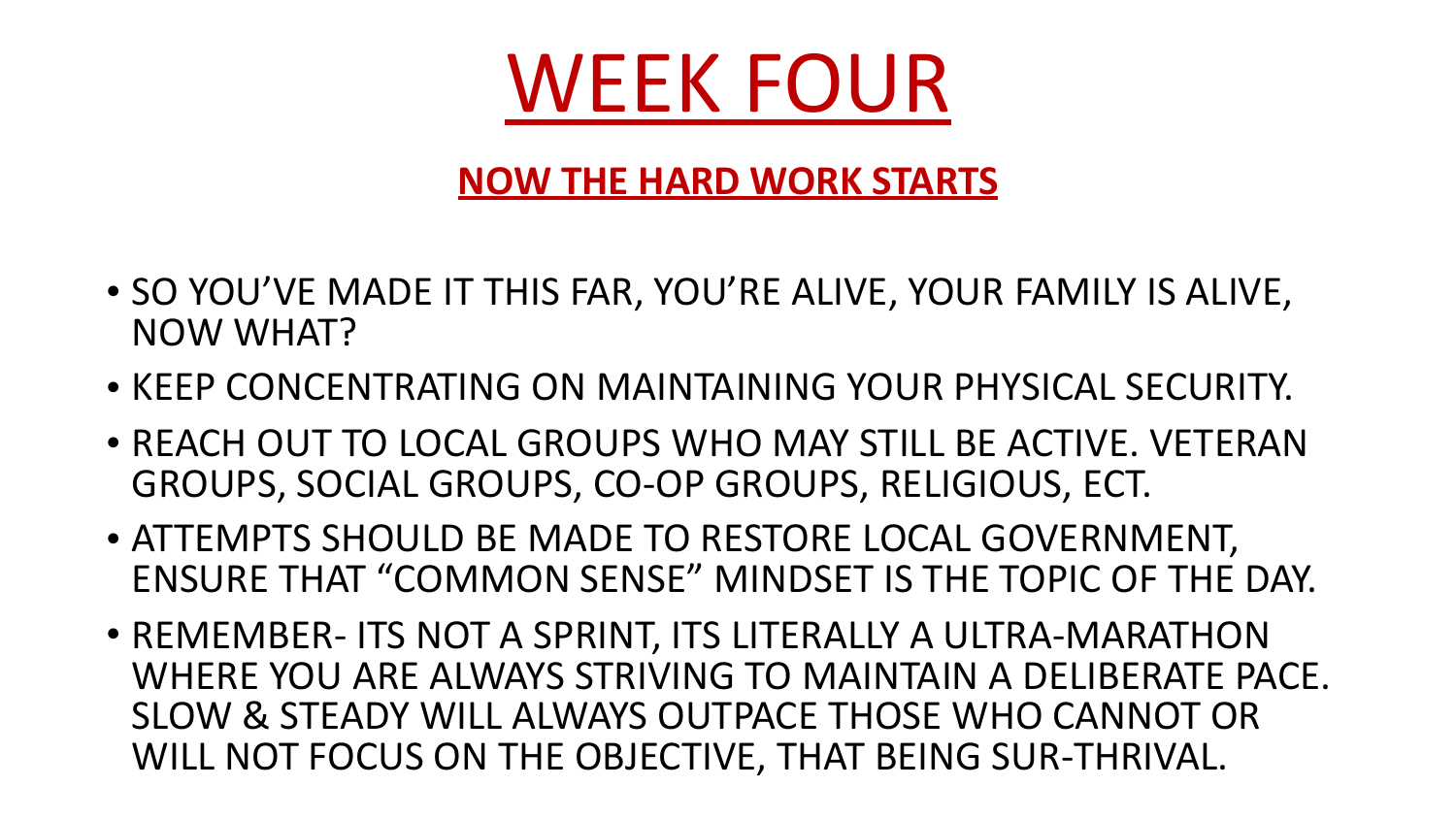

#### **NOW THE HARD WORK STARTS**

- FOCUS EFFORTS ON FOOD PRODUCTION-REPRODUCTION
- MAINTAIN SECURITY, LOOK TO EXTEND YOUR SECURITY BUBBLE TO INCORPORATE OTHER NEIGHBORS INTO IT AS WELL IF VIABLE.
- REBUILDING YOUR LOCAL COMMUNITY SHOULD BE AN OBJECTIVE, TO INCLUDE LOCAL GOVERNMENT. LOOK TO NON-POLITICAL LEADERS AS WELL TO BE PART OF THIS. DEPENDING ON YOUR LOCAL INFRASTRUCTURE, THIS WILL INCLUDE LAW ENFORCEMENT, JUDICIAL ASPECTS, CITY PLANNING, UTILITIES, AND OTHER VARIOUS ENTITIES.
- THERES NO TELLING HOW LONG A CATASTROPHIC EVENT CAN AFFECT YOU LOCALLY, SO ENSURE THAT ANY LEADERS YOU ELECT, UNDERSTAND THE PRIORITIES OF LIFE, LIBERTY, AND THE PURSUIT OF HAPPINESS. WEVE SEEN WHAT TOO MUCH INVOLVEMENT DOES TO A SOCIETY, AND WE RECOGNIZE WHAT TOO LITTLE INVOLVEMENT CAN DEGRADE OUR SOCIETY TO, SO UNDERSTAND WHERE THE BALANCE POINT IS, AND STRIVE FOR IT.